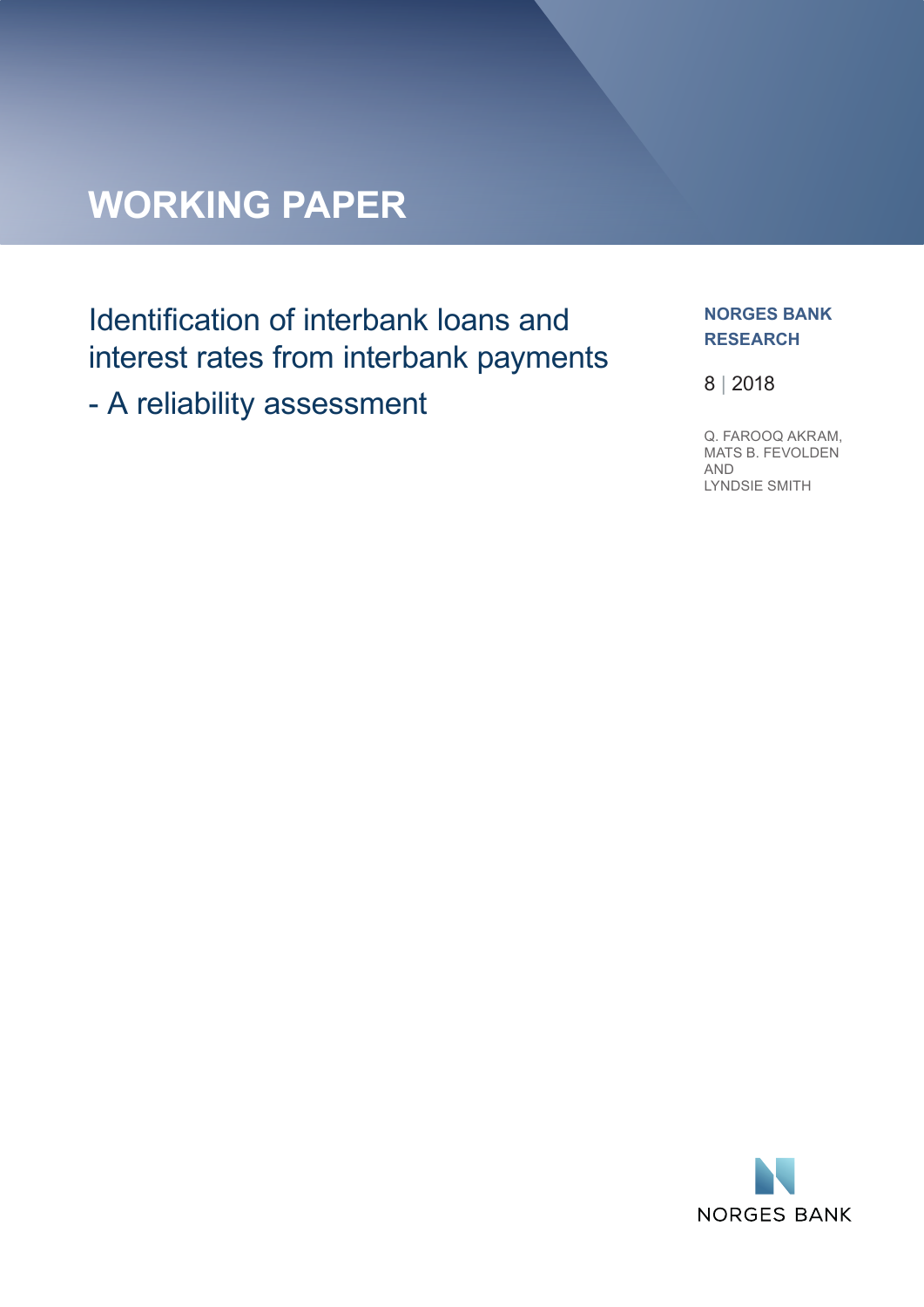#### **Working papers fra Norges Bank, fra 1992/1 til 2009/2 kan bestilles over e-post:** FacilityServices@norges-bank.no

Fra 1999 og senere er publikasjonene tilgjengelige på www.norges-bank.no

Working papers inneholder forskningsarbeider og utredninger som vanligvis ikke har fått sin endelige form. Hensikten er blant annet at forfatteren kan motta kommentarer fra kolleger og andre interesserte. Synspunkter og konklusjoner i arbeidene står for forfatternes regning.

**Working papers from Norges Bank, from 1992/1 to 2009/2 can be ordered by e-mail:** FacilityServices@norges-bank.no

Working papers from 1999 onwards are available on www.norges-bank.no

Norges Bank's working papers present research projects and reports (not usually in their final form) and are intended inter alia to enable the author to benefit from the comments of colleagues and other interested parties. Views and conclusions expressed in working papers are the responsibility of the authors alone.

ISSN 1502-819-0 (online) ISBN 978-82-8379-050-4 (online)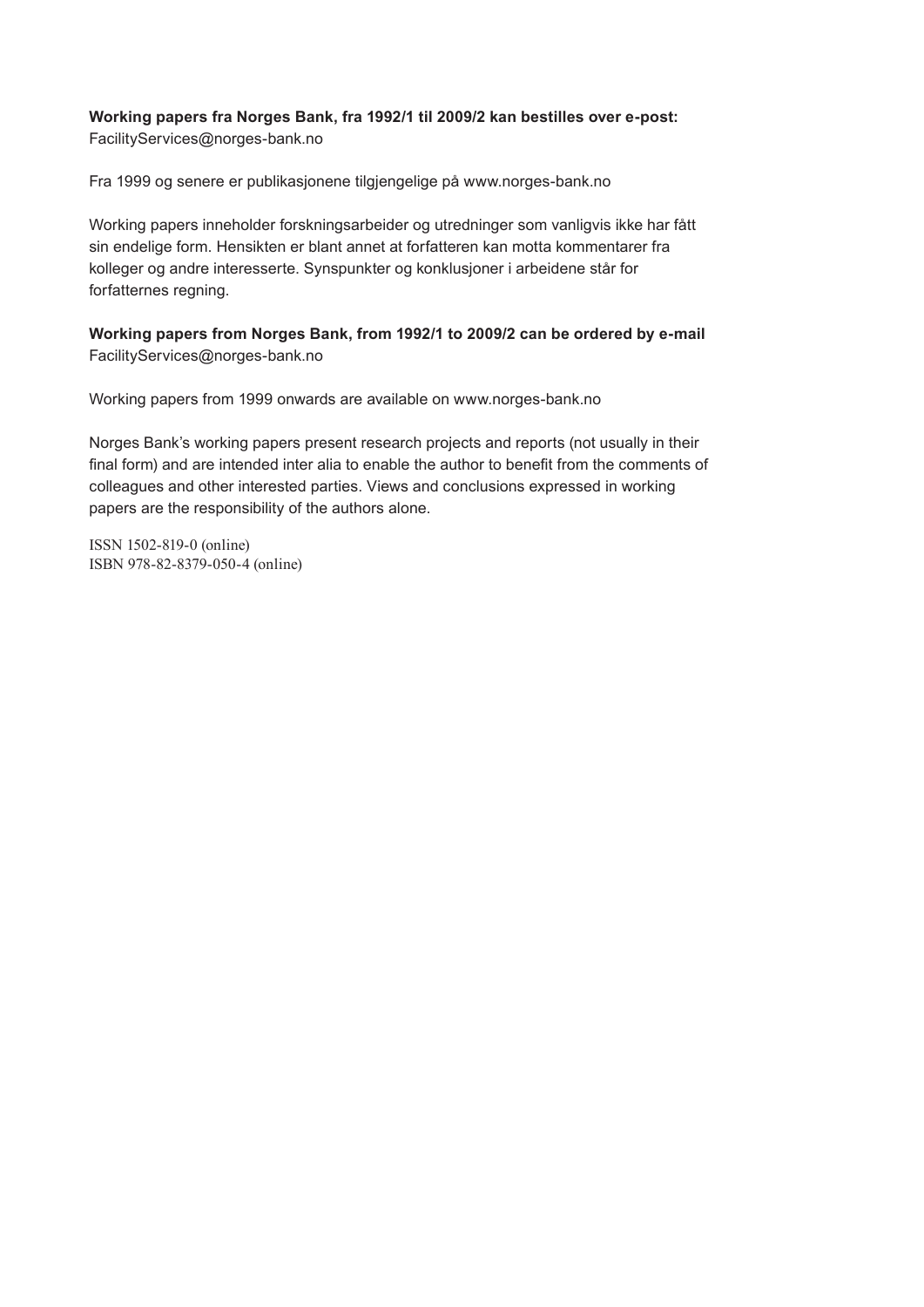# <span id="page-2-0"></span>Identification of interbank loans and interest rates from interbank payments - A reliability assessment

Q. Farooq Akram, Mats B. Fevolden and Lyndsie Smith<sup>∗</sup>

29 June 2018

#### Abstract

We investigate the reliability of the 'Furfine filter' often used to identify interbank loans and interest rates from interbank payments settled at central banks. To this end, we have been granted access to records of all unsecured overnight interbank loans during a month from the banks that participated in norges bank's real-time gross settlement system. The filter applied was able to identify each of these loans and correctly derive the associated interest rates. The filter's reliability is also supported by additional evidence based on the norwegian overnight weighted average (nowa) interest rates beyond the survey month. Sensitivity analyses suggest the share of false or overlooked loans may remain small if the filter design largely incorporates interbank market conventions regarding loan size requests and interest rate quotes.

Keywords: Overnight interbank market, Furfine-algorithm, RTGS. JEL Codes: C63, G21, E43, E58.

<sup>∗</sup>This working paper should not be reported as representing the views of norges bank. The views expressed are those of the authors and do not necessarily reflect those of norges bank. We are thankful to colleagues especially bjørn bakke, marie lerbak and kjetil watne for useful comments and discussions.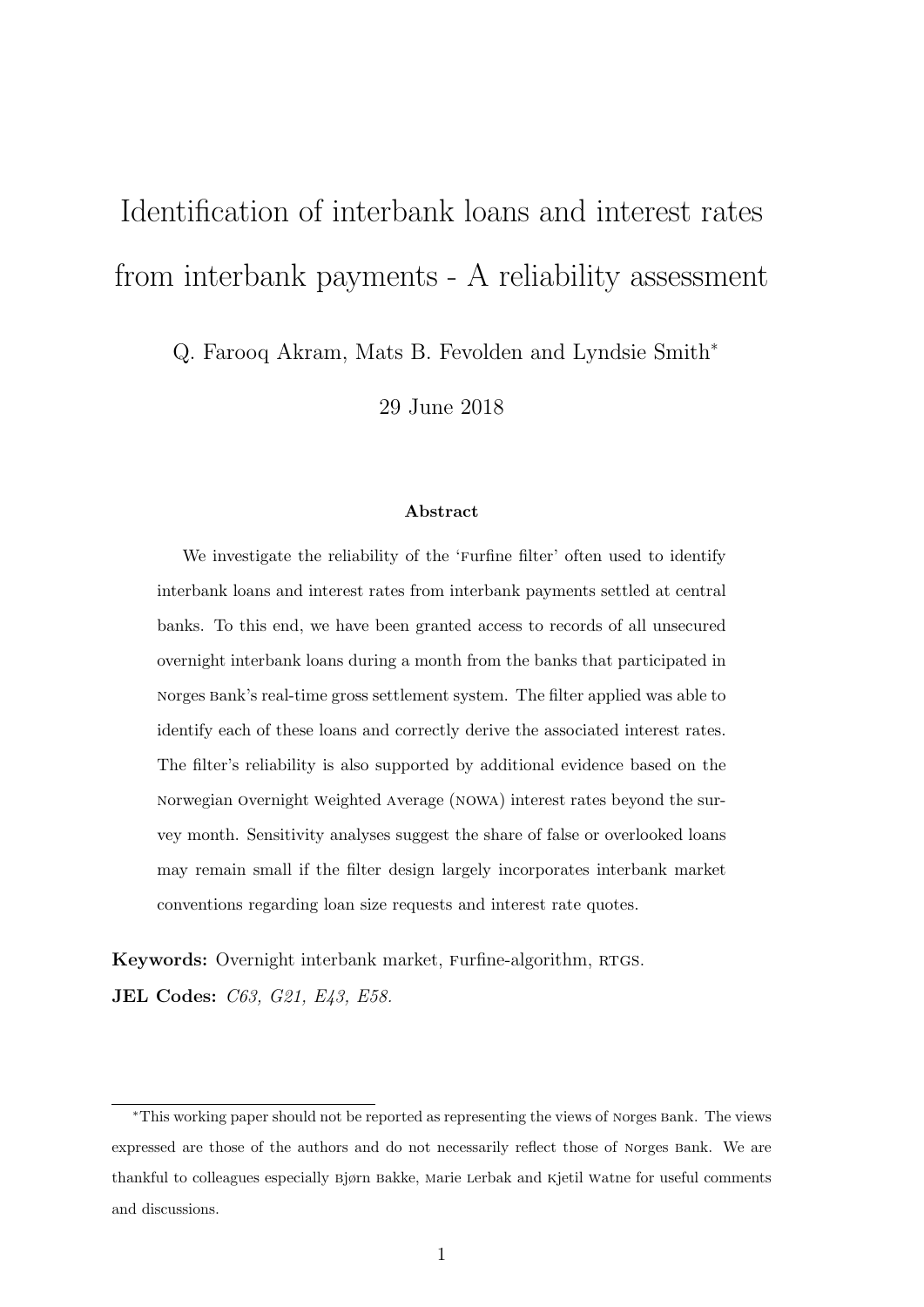### 1 Introduction

A well functioning interbank market contributes to an efficient distribution of central bank liquidity conducive to timely banking transactions. It is also important for the transmission of monetary policy rates to various interest rates prevailing in the economy. Information on interbank loans and interest rates helps assess liquidity demand relative to supply and points to possible frictions limiting interbank lending overall or to specific banks.

However, information on actual interbank loans and interest rates is generally not available as loan terms are agreed upon bilaterally between borrowing and lending banks or through brokers.<sup>[1](#page-2-0)</sup> Many central banks therefore infer interbank loans and associated interest rates using data from their real-time gross settlement (RTGS) system for interbank transactions. Using an algorithm first suggested by [Furfine](#page-21-0)  $(1999, 2001)$  $(1999, 2001)$  $(1999, 2001)$ , RTGS data is essentially filtered to extract sent and received interbank payments that resemble interbank loans; see e.g. [Bech and Atalay](#page-21-2) [\(2010\)](#page-21-2), [Wetherilt](#page-22-0) [et al.](#page-22-0) [\(2010\)](#page-22-0) and [Akram and Christophersen](#page-20-0) [\(2013\)](#page-20-0). However, available evidence on the reliability of the 'furfine filter' regarding identification of interbank loans and associated interest rates is limited and ambiguous; cf. [Armantier and Copeland](#page-20-1) [\(2015\)](#page-20-1), [Kovner and Skeie](#page-21-3) [\(2013\)](#page-21-3), [Arciero et al.](#page-20-2) [\(2016\)](#page-20-2), [Frutos et al.](#page-21-4) [\(2016\)](#page-21-4), [Akram](#page-20-3) [and Christophersen](#page-20-3) [\(2014\)](#page-20-3) and references therein.<sup>[2](#page-2-0)</sup>

We evaluate a Furfine filter applied to RTGS data from Norges Bank, the Norwegian central bank, using information from a survey conducted among effectively all (23) banks that settled their transactions through its RTGS system in an arbitrarily cho-

<sup>1</sup>Commonly, averages of indicative interest rates, e.g. various ibor rates, reflecting supposed offers to (from) selected banks from (to) prime banks regarding unsecured loans for various maturities are publicly available. However, the indicative interest rates may not be representative of interest rates faced by or offered to relatively smaller banks or to banks with relatively lower credit ratings. Moreover, as the indicative interest rates are submitted by the selected banks for (trimmed) averaging close to a specific time of the day (11am or 12pm), they may deviate substantially from interest rates actually agreed with their prime counterparts at other times of a day; see e.g. documentation of euribor, libor, stibor and nibor at their publishers' websites. Market interest rates based on actual loan transactions by major banks also suffer from possibly inadequate representation of interest rates faced by many banks; cf. www.fno.no for details on nowa interest rates based on actual overnight interbank transactions by selected banks.

<sup>&</sup>lt;sup>2</sup>This study goes beyond [Akram and Christophersen](#page-20-3) [\(2014\)](#page-20-3) who used aggregated information reported to norges bank by a panel of 11 banks about their daily lending and loan-weighted average interest rates.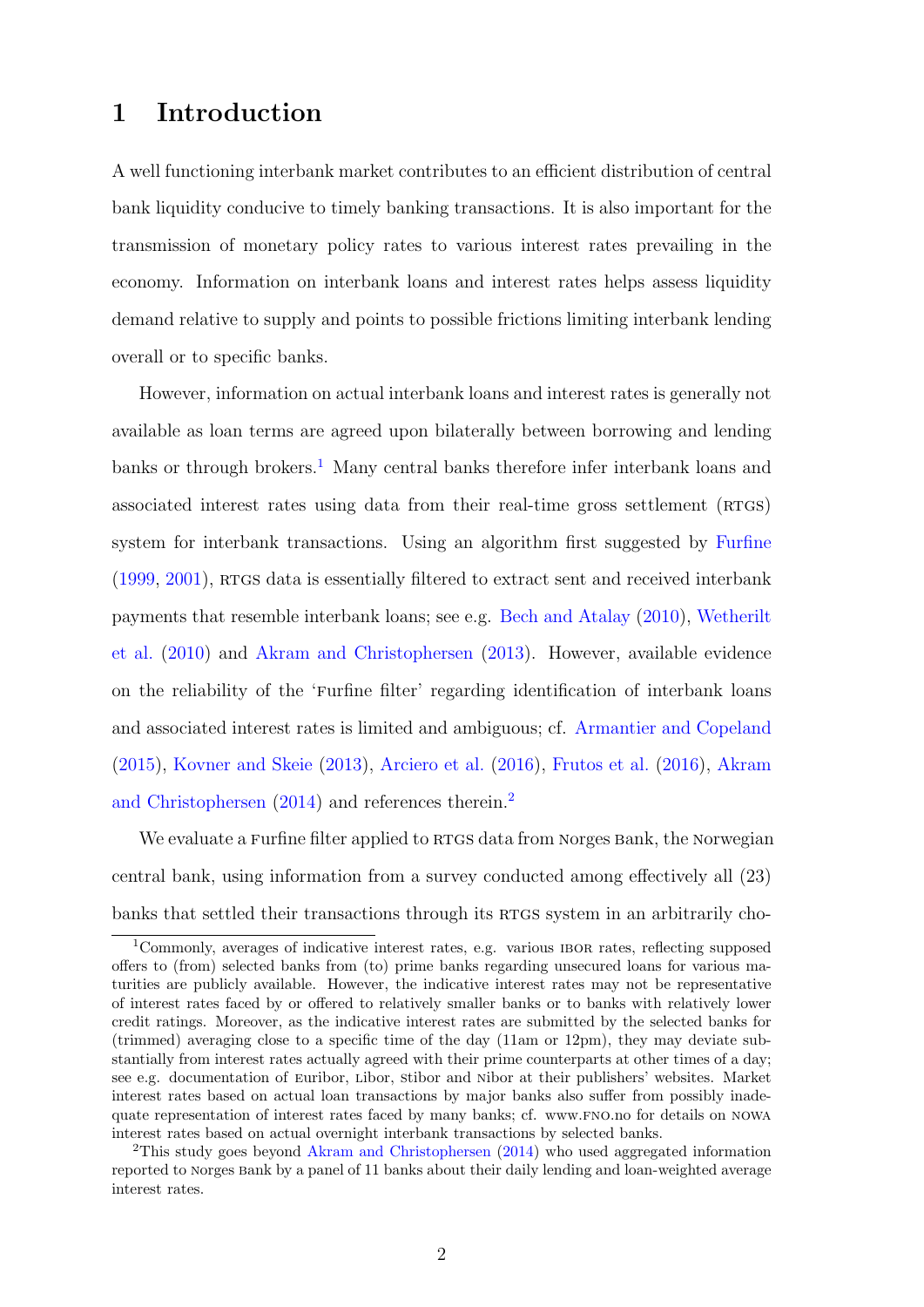sen month, august 2015. These banks were requested by norges bank to report details of their individual interbank loans and corresponding interest rates during the chosen month.

Our evaluation focuses on the filter's ability to correctly identify the reported unsecured overnight interbank loans and corresponding interest rates under various assumptions regarding characteristics of loans as well as interest rates. In particular, we evaluate the performance of a 'one-sided' version of the filter that aims to identify overnight loans in real-time based on characteristics of outgoing transactions only. A one-sided filter could be considered as a market monitoring device in times of uncertainty regarding liquidity conditions and high counterparty risk. We focus solely on the unsecured overnight market as longer maturity unsecured loans seems to be rare in the norwegian market. Unsecured overnight trading accounts for around 3/4 of total overnight trading and around 90 percent of total unsecured trading in the norwegian money market; see e.g. [Norges Bank](#page-21-5) [\(2015a,](#page-21-5)[b\)](#page-21-6).

As an additional test of the reliability of the furfine filter, we calculate the transactions-based norwegian overnight weighted average (nowa) interest rates series using RTGS data for the survey month, August 2015, as well as for August 2016 and august 2017 and compare them with the official series published by norges bank for these months.[3](#page-2-0) The latter is based on information from a panel of eleven banks about their daily lending and loan-weighted average interest rates.<sup>[4](#page-2-0)</sup> The additional test offers an 'out-of-sample' evaluation of the furfine filter complementing the survey-based evidence.

We find the Furfine filter applied to RTGS data from Norges Bank to be highly reliable, being able to correctly identify all of the unsecured overnight interbank loans and the associated interest rates that it aimed to identify. Moreover, there are only negligible deviations between the official and filter-based nowa interest rate series, during the survey month and beyond. The filter's design in the light of interbank market conventions regarding loan size requests and particularly interest rate quotes seems to be crucial for its reliability. The one-sided version of the filter therefore

<sup>3</sup>See https://www.norges-bank.no/en/Statistics/Interest-rates/NOWA-daily/

<sup>4</sup>For details see: https://www.finansnorge.no/tema/nibor-nowa/nowa/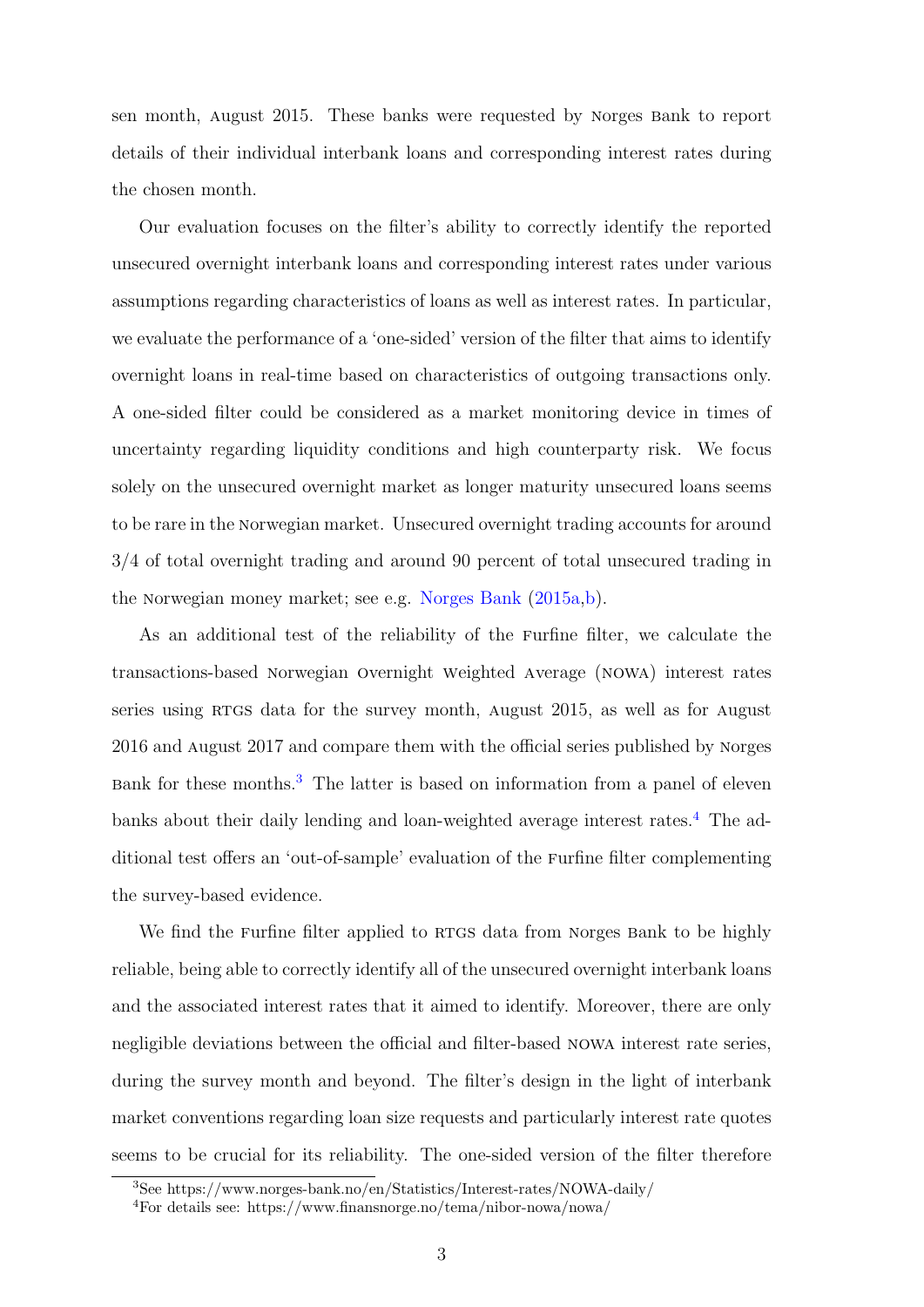turns out to be quite unreliable when applied continuously from opening to closing hours of the RTGS system. However, its performance can be substantially improved if applied from late afternoons onwards, i.e. from the time when banks interbank loans are likely to take place based on banks' experience of their transaction flows and expectations of end-of-day liquidity positions.

In terms of filter design and data use, our approach is comparable to e.g. [Arciero](#page-20-2) [et al.](#page-20-2) [\(2016\)](#page-20-2) and [Frutos et al.](#page-21-4) [\(2016\)](#page-21-4) in their evaluations of the furfine filter based on detailed trading data from the italian trading platform (e-mid) and the spanish central bank's post-trade database for credit institutions, respectively. While our trading data set covers just a month, it contains a complete record of unsecured overnight interbank loans transacted between effectively all users of a RTGS system. Even though our study suggests relatively higher reliability of a (well designed) furfine filter than in most earlier studies, it essentially corroborates the evidence of relatively high reliability of the furfine filter presented by e.g. [Arciero et al.](#page-20-2) [\(2016\)](#page-20-2), [Frutos et al.](#page-21-4) [\(2016\)](#page-21-4) and [Leon et al.](#page-21-7) [\(2016\)](#page-21-7) for overnight interbank markets. Beside that, our study offers an evaluation of a one-sided version of the furfine filter which we have not seen so far in the relevant literature.

The paper is organised as follows. The next section [\(2\)](#page-5-0) briefly describes norges bank's RTGS system and the Furfine filter. Section [3](#page-8-0) summarises the survey and the reported overnight loans and interest rates and compares these with the results from the employed furfine filter. It also compares the official and filter-based nowa series with each other during and after the survey month. Section [4](#page-13-0) examines the reliability of the filter in response to various changes in its underlying assumptions. Section [5](#page-19-0) offers the main conclusions.

# <span id="page-5-0"></span>2 RTGS system and the Furfine filter

Transactions between banks due to e.g. interbank loans and transfers between customers of different banks are settled at a settlement bank. Central banks are generally the ultimate settlement banks for banks resident in their countries. Data from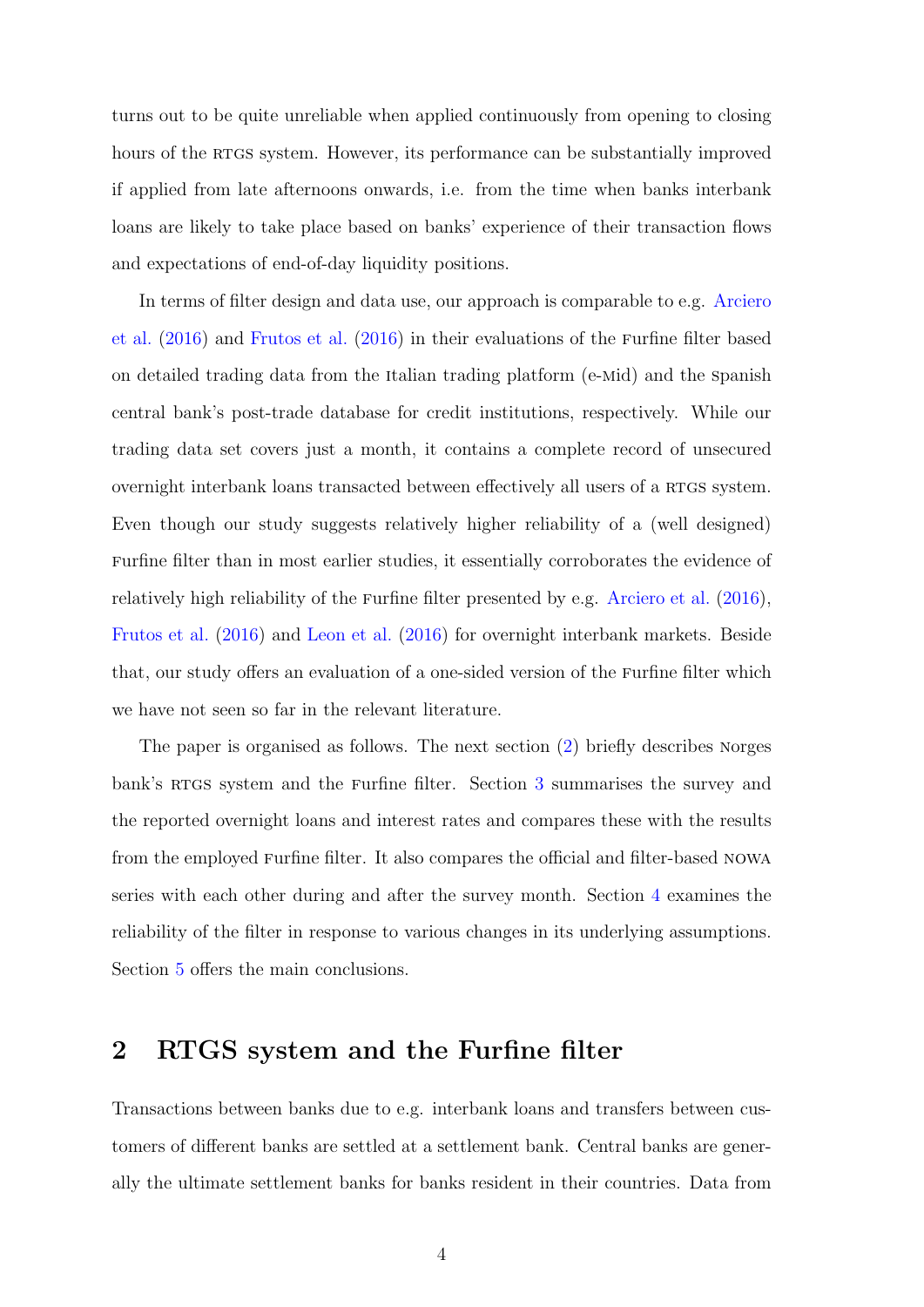the RTGS systems of central banks contain information about the time and value of individual interbank transactions. The purpose of a transaction is, however, not indicated in general. Moreover, interbank transactions induced by interbank loans usually constitute a relatively small share of total transactions. In absence of identifiers, it therefore becomes challenging to separate them from the other transactions. Filters based on [Furfine](#page-21-0) [\(1999,](#page-21-0) [2001\)](#page-21-1) are commonly employed to separate overnight loans from the other interbank transactions.

In essence, a furfine filter classifies a pair of transactions between two banks on consecutive business days as an overnight loan if the amount transferred on a day  $(V_t)$  is a round value and the amount returned on the subsequent business day  $(V_{t+1})$ equals the transferred amount plus an amount that may be considered a payment for accrued overnight interest rates. It is common to restrict outgoing amounts to round values as banks generally do not borrow non-round values by market convention.

Specifically, a furfine filter considers a pair of transactions as an overnight loan if the outgoing value  $(V_t)$  is a round value in the units traded and the implied interest rate  $(ii)$ , defined as:

$$
ii_t = \left(\frac{V_{t+1}}{V_t} - 1\right) \times D,\tag{1}
$$

is within a predefined band and has just up to two or three non-zero decimals. D denotes number of days in a year, equal to 360 or 365 by market convention. The bandwidth depends on that which one considers to be reasonable variation in interbank interest rates around the key policy rate. The decimal requirement is consistent with the market convention of quoting interest rates in annual terms and with two decimals, or for particularly large amounts, three decimals; cf. [Demiralp](#page-21-8) [et al.](#page-21-8) [\(2006\)](#page-21-8), [Arciero et al.](#page-20-2) [\(2016\)](#page-20-2) and [Frutos et al.](#page-21-4) [\(2016\)](#page-21-4).

#### 2.1 Norges Bank's RTGS system and the filter design

In norway, close to all resident banks including branches and subsidiaries of foreign banks have a settlement account at Norges Bank and access to its RTGS system (NBO) for the settlement of transactions in NOK between any of the banks. NBO,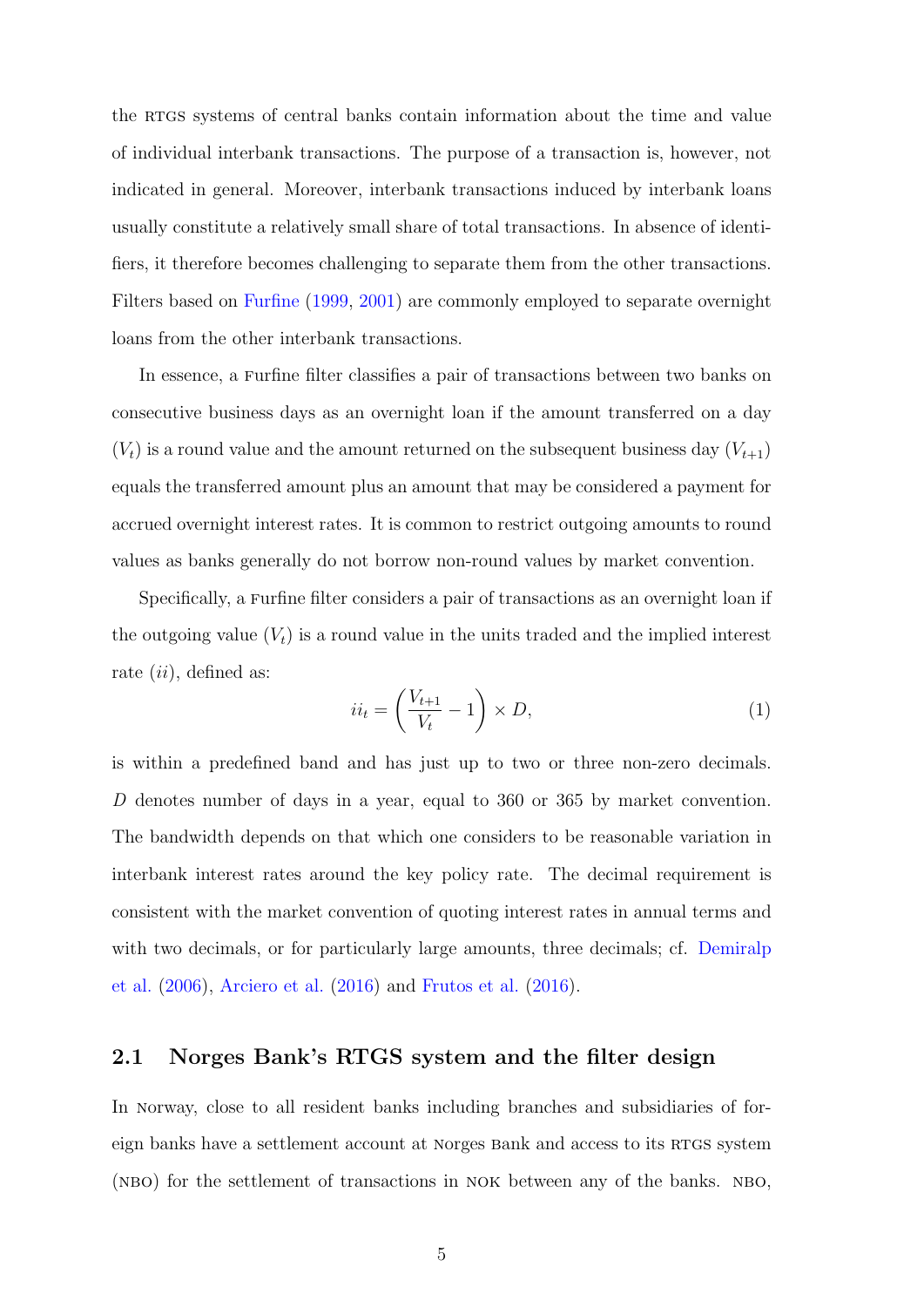however, is only actively used for interbank transactions by around 25 banks, while the remaining banks, around 100, hold NBO accounts to be used in contingency situations. The latter banks usually settle their transactions through two major banks (DNB Bank ASA and Sparebanken 1 SMN) that act as settlement banks. Transactions between customer banks of the two settlement banks as well as those between the settlement banks are ultimately settled through NBO. Customer banks of these settlement banks as well as those of other sizable banks may not only include resident banks but also foreign banks without any branch or subsidiary in norway.

When applying the Furfine filter to data from NBO, we assume outgoing amounts to equal or be above NOK one million, assuming NBO users do not borrow smaller amounts than a million. Moreover, outgoing amounts are assumed to be rounded to the nearest nok 0.1 million. To define repayments of overnight loans the following business day, we set number of days in a year to 365 in line with the convention followed by NBO users when trading central bank liquidity. We require implied interest rates to have been plausible interest rates quotes, that is numbers with no more than three decimals when expressed in percent per annum.<sup>[5](#page-2-0)</sup> The survey conducted confirms the market convention of using two or three decimals as none of the interest rates set in loan agreements during the survey month had more than two decimals except one with three decimals, the third being equal to 5. In addition, the implied interest rates are required to lie within a bandwidth of  $+/-10$  basis points around the key policy rate, i.e. norges bank's main overnight deposit rate, which was one percent during the survey month. The specified bandwidth is discussed in more details in Section [4.](#page-13-0)

 $5$ As [Akram and Findreng](#page-20-4) [\(2017\)](#page-20-4) we take into account that NBO operates with two decimals for NOK payments as the smallest monetary unit is 'øre', equal to  $1/100$  of a NOK. A repayment transaction  $(V_{t+1})$  can therefore potentially have a rounding error up to NOK 0.005. Consequently, an implied interest rate can deviate slightly from the corresponding actual interest rate if agreed with three decimals between two banks. An implied rate in percent  $(ii \times 100)$  is therefore treated as a valid interest rate if it does not disagree with its rounded value, down to three decimals, by more than the maximum of the potential rounding error in the repayment transaction.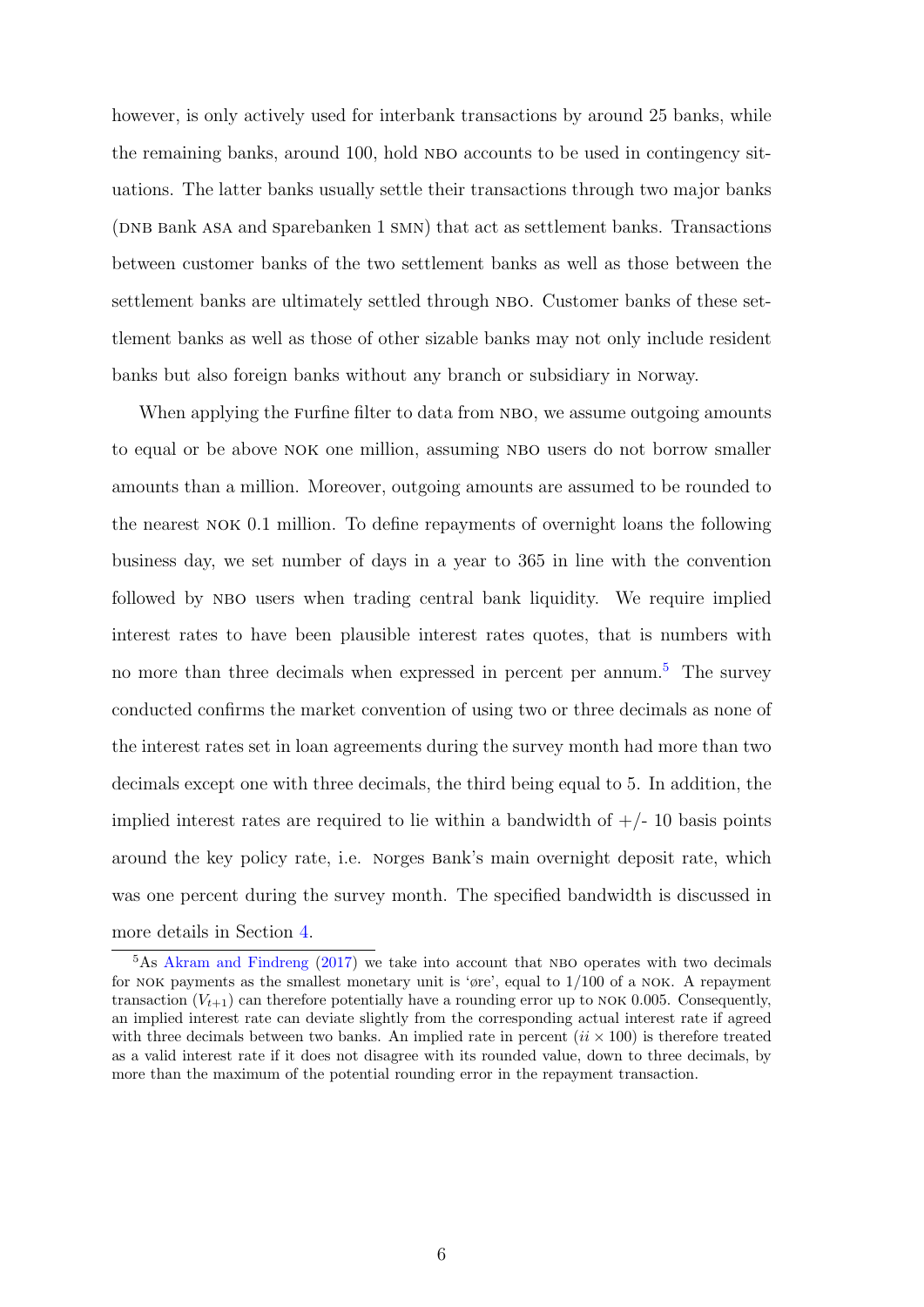# <span id="page-8-0"></span>3 Reported and identified loans and interest rates

To gain insight into especially the norwegian overnight interbank market, norges bank sent a questionnaire to 23 banks that had participated in the interbank market in august 2015, a more or less typical month. nbo was almost exclusively used by these 23 banks as they accounted for 99.8 percent of its total turnover in the survey month.<sup>[6](#page-2-0)</sup> The questionnaire particularly sought details of every unsecured interbank loan by or to each of the 23 banks in that month. Requested information included the date, loan maturity, lent/borrowed amount, repaid amount, interest rates with all decimals, counterparty and whether the loan was made on behalf of another institution, e.g. a foreign bank without an account at norges bank. All of the banks replied to the questionnaire as requested. The initial replies included several typos as well as inconsistencies between lenders and borrowers regarding loans and interest rates, however. Additional calls were made to the relevant banks to clarify the inconsistencies, which owed to reporting errors.

In total, the survey respondents reported 1599 unsecured overnight loans with a total value of about nok 395 billion. These constituted 342 loans settled at nbo and 1257 loans settled outside NBO. Their total values were reported to be NOK 282 billion and nok 112 billion, respectively. The loans settled outside nbo were with major banks including the two settlement banks and settled over the books of the latter banks. The 342 loans settled at nbo included 119 loans (valued at nok 60 400 billion) reported to be with foreign counterparties with interest rates calculated using 360 days per annum, in contrast with the 365-days convention for loans directly between NBO participants. In addition to the latter loans where the reporting banks were one of the counterparties, there may be transactions between reporting banks that are actually loans between foreign counterparties, i.e. non-NBO members. Such loans would not be covered by the survey as these were not recorded

 ${}^{6}$ The remaining participants accounting for 0.2 percent of the monthly turnover are 106 relatively small banks and 9 institutions including the bis, a few ccps, foreign central banks, norwegian government and Norges Bank itself. RTGS data for the survey month show that the remaining participants only transacted with the 23 banks that were sent the questionnaire. This implies that none of the interbank loans were between the remaining RTGS participants. Their interbank loans with the survey respondents are therefore part of our information set through the reports by the 23 respondents.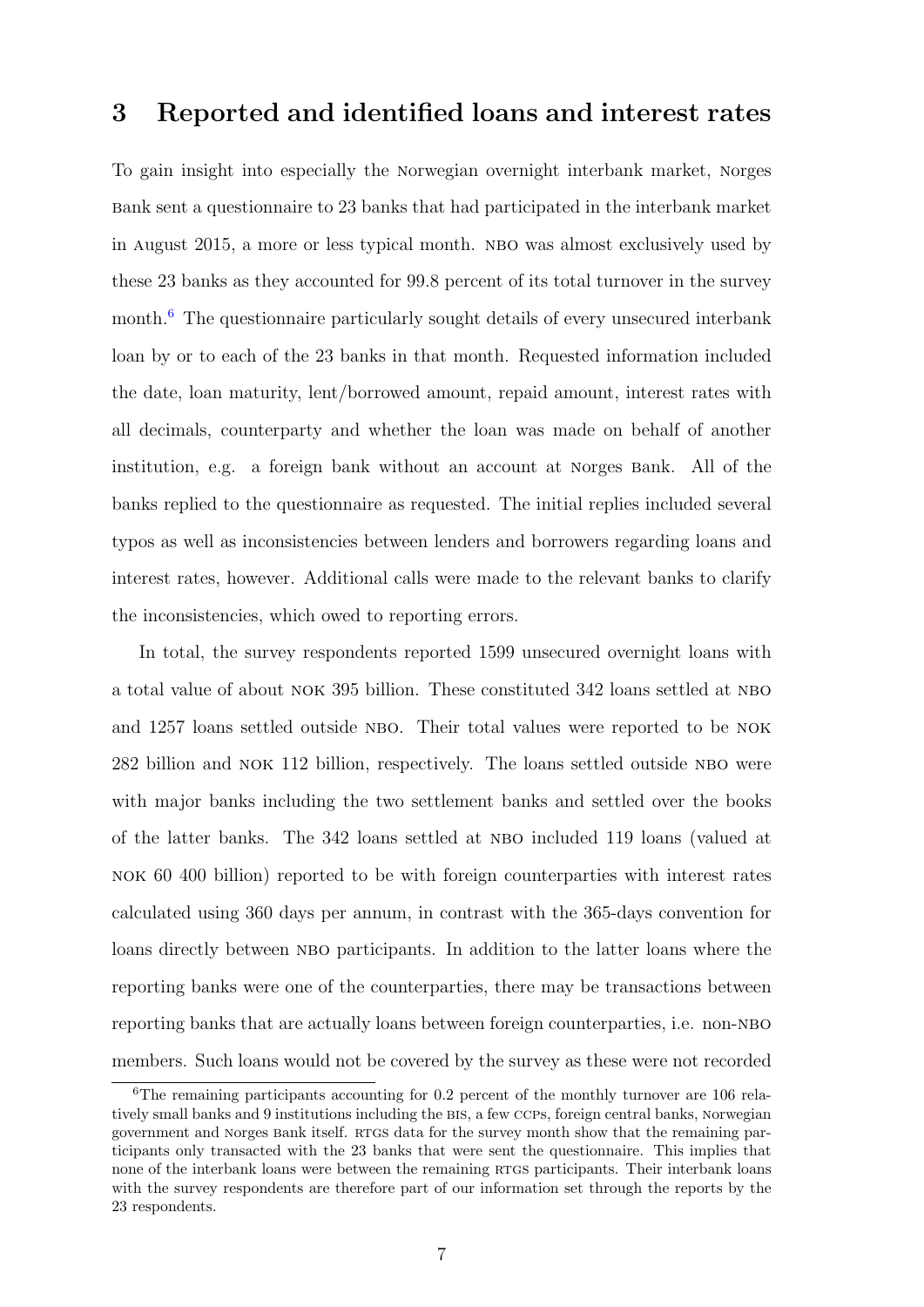as loans by the reporting banks.

The following analysis focuses on the filter's ability to identify unsecured overnight interbank loans directly between NBO participants. This limitation is due to unavailable settlement information from the commercial settlement banks and the lack of information regarding loans solely between foreign counterparties settled at nbo through their correspondent banks. Due to the possibility of the latter loans, the survey information on loans involving foreign counterparties may be incomplete and hence not a valid reference for the evaluation of the furfine filter. As interest rates on loans with foreign counterparties are based on 360 days per annum while loans between NBO participants are based on 365 days per annum, we can focus exclusively on the latter loans by our design of the furfine filter, which we partly specify with 365 days per annum and the decimal restriction.<sup>[7](#page-2-0)</sup>

Panel I of table [1](#page-10-0) summarises the characteristics of (unsecured) overnight interbank loans reported by the survey respondents. In total 223 loans with a total value of NOK 222 000 billion were made between the 23 NBO participants on their own behalf. The loans range from nok 5 million to 8200 million with a standard deviation of nok 1430 million. The mean and median values of the loans equal nok 994 million and 400 million, respectively. Interest rates on these loans are in the range of 0.95 and 1.05 percent with a standard deviation of 1.8 basis points. Their mean as well as median values equal 0.97 percent.<sup>[8](#page-2-0)</sup>

The furfine filter as outlined above was able to correctly identify each of the 223 reported loans, constituting just 1.82 percent of the 12 223 settled gross interbank transactions. It also pointed out three additional transactions bearing resemblance to overnight interbank loans. Upon inquiry, these three transactions were confirmed

<sup>7</sup>Simulations available on request show that the probability of confusing a 360-days loan with a 365-days loan is infinitesimally small due to the decimal restriction.

<sup>&</sup>lt;sup>8</sup>This is three basis points below the key policy rate of one percent during the survey month. Interest rates below the key policy rate, which is norges bank's main overnight deposit rate, are not uncommon. Actually, [Akram and Findreng](#page-20-4) [\(2017\)](#page-20-4) find 96 percent of the overnight loans to be below the key policy rate since the change in norges bank's liquidity policy in october 2011. banks with liquidity in excess of their deposit quotas at Norges Bank face the option of depositing it at the so called 'reserve rate', which is one percentage point below the key policy rate, or lending it to other banks at an interest rate closer to the key policy rate. The latter banks may have unutilised deposit quotas at the central bank ensuring them a remuneration at the key policy rate; see e.g. [Norges Bank](#page-21-9) [\(2014\)](#page-21-9) for details.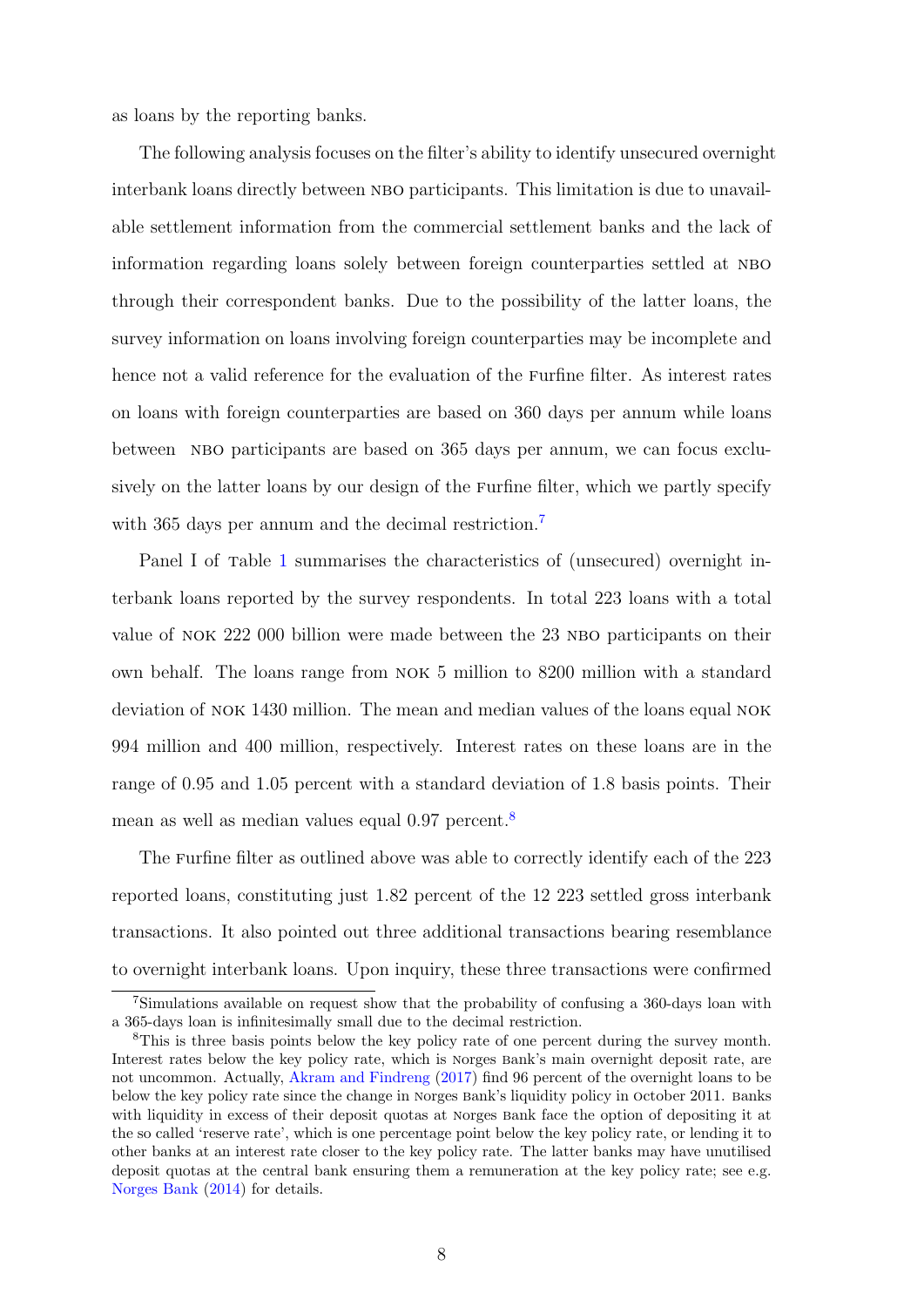|       |        |      |        | Minimum |                                                             |           |
|-------|--------|------|--------|---------|-------------------------------------------------------------|-----------|
|       | Number | Mean | Median |         | Maximum                                                     | Std. dev. |
| Loans | 223    | 994  | 400    | 5.      | 8200                                                        | 1430      |
| Rates | 223    | 0.97 | 0.97   | 0.95    | 1.05                                                        | 0.018     |
|       |        |      |        |         | II. Identified overnight interbank loans and interest rates |           |
|       | Number | Mean | Median | Minimum | Maximum                                                     | Std. dev. |
| Loans | 226    | 989  | 400    | Ġ,      | 8200                                                        | 1422      |

Rates 226 0.97 0.97 0.92 1.05 0.018

<span id="page-10-0"></span>Table 1: Overnight interbank loans and interest rates in the survey month

I: Reported overnight interbank loans and interest rates

Note: Panel I summarises information provided by 23 banks regarding their unsecured overnight interbank loans and interest rates in August 2015. Panel II is based on our furfine filter applied to all transactions settled in Norges Banks RTGS system, NBO, during the survey month.

by the relevant banks to be overnight loans, but to non-banks and hence left out from the banks' responses to the survey, which focused on interbank loans. This would not have been considered an overestimation by the applied furfine filter if the respondents had been asked to also report loans with non-banks.

Panel II of Table [1](#page-10-0) summarises the results based on the applied furfine filter. It shows that the median loan value and the range of the 226 identified loan values are identical to those of the reported loans in Panel I. The summary statistics for interest rates is identical to the one in Panel I except for the minimum value of interest rates (0.92), which refers to two of the overnight loans to non-banks.

#### 3.1 Out-of-sample evaluation of the Furfine filter

As an additional cross-check of the furfine filter, we used it to calculate the nowa interest rate series during the survey month as well as for the same month in the two subsequent years 2016 and 2017 and compared them with the official nowa interest rate series for the corresponding months. The nowa interest rate is calculated by norges bank every business day as an average of the actual (loan-weighted average) interest rates reported by eleven panel banks. It is required that loans and interest rates must have been set in agreements concluded by banks, either directly or via a broker. These loans must also represent own lending and not be on behalf of any financial or non-financial customer.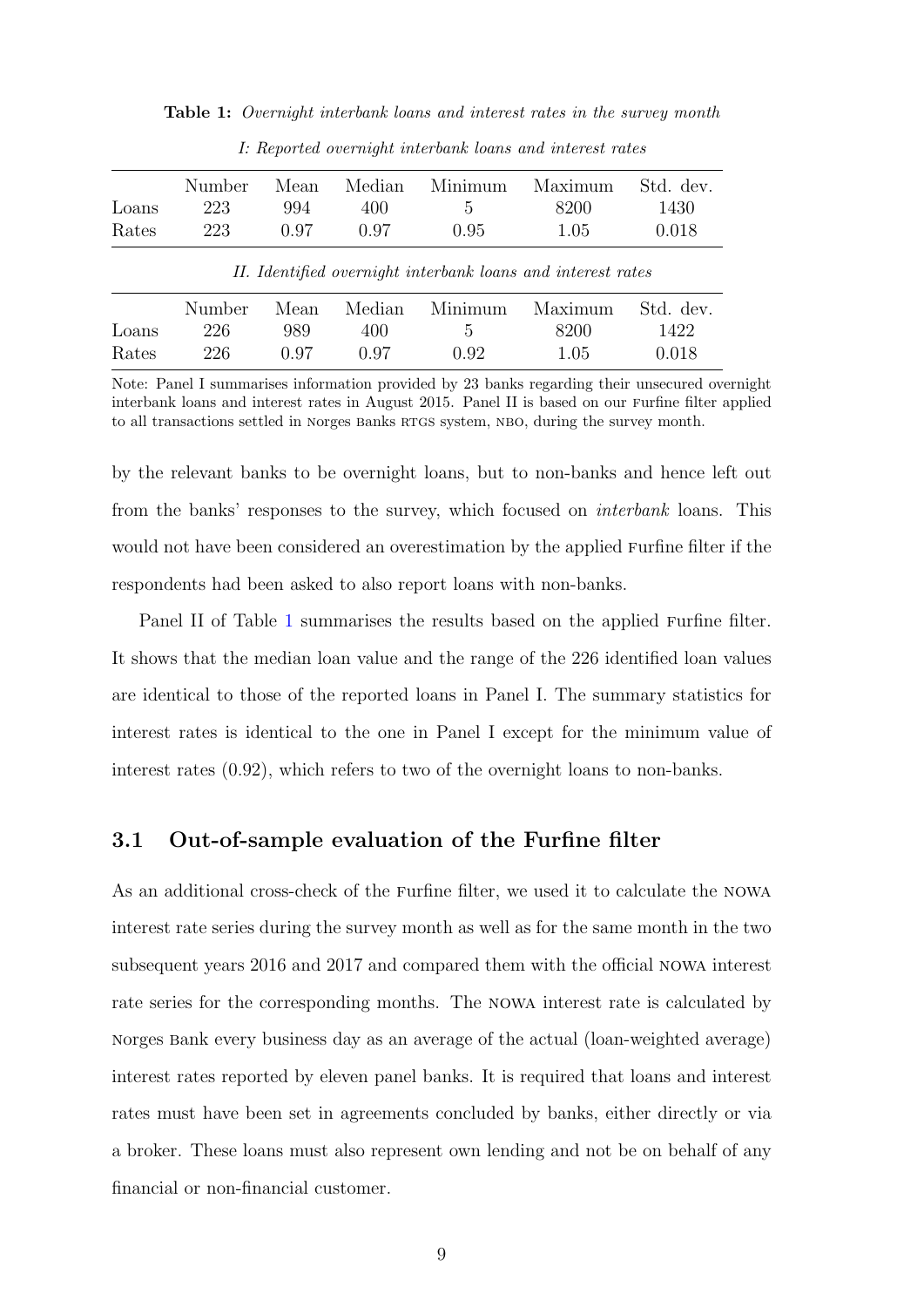<span id="page-11-0"></span>

Figure 1: The official and Furfine filter based nowa interest rates (in percent per annum) together with a band defined by the minimum and maximum interest rates derived on each of the business days. The straight line at 1.00 is the key policy rate over the sample month.

Figure [1](#page-11-0) displays the official nowa rate during the survey month together with the one based on the Furfine filter utilising the RTGS data for the survey month. The figure also displays a band defined by the minimum and maximum interest rates on individual overnight loans identified by the filter on each of the business days.

The figure shows that the official nowa rate and the filter-based 'nowa' rate are quite close but deviate systematically from each other. The filter-based nowa rate is relatively smoother and systematically lower than the official rate. While the average deviation over the month is just 1.9 basis points, the two series occasionally deviate by up to 5.5 basis points.

One possible reason for the deviations between the two series is that nowa banks may include overnight interest rates on loans to foreign banks that do not hold an account at Norges Bank. As such loans need not be settled through NBO, a discrepancy can arise between the official nowa rate and the one based on the Furfine filter which relies on NBO data and only captures loans where the interest rate is based on 365 days per annum. Other possible reasons for the deviations between the two series include upward rounding of loan-weighted average interest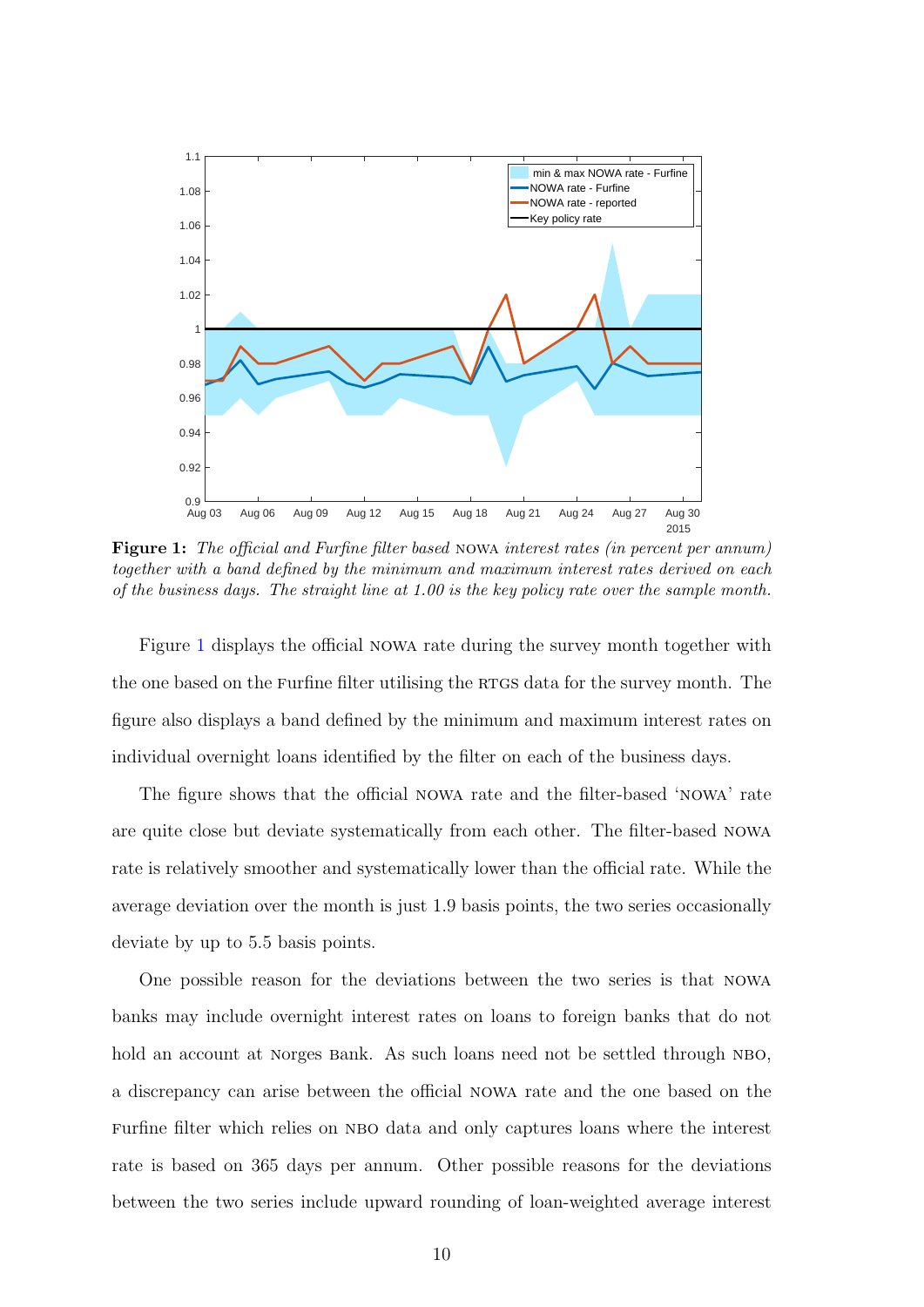<span id="page-12-0"></span>

Figure 2: Deviations between the official NOWA interest rates and the Furfine filter based interest rates during the survey month, August 2015, and during the months of August in 2016 and 2017. The deviations are expressed in basis points.

rates submitted by the panel banks; submission of interest rate estimates rather than contracted interest rates; and possibly some banks' exercise of the option to exclude relatively small overnight loans and associated interest rates.<sup>[9](#page-2-0),[10](#page-2-0)</sup>

Figure [2](#page-12-0) suggests that the characteristics of deviations between the official and furfine filter based nowa interest rates during the two out-of-survey august months are comparable to those during the survey month. Actually, the ranges of the deviations during august 2016 and august 2017 are smaller than during august 2015 as they do not exceed 3.5 basis points. Notably, the average of the deviations during august 2016 is 1.9 basis points, which is identical to the average deviation during august 2015. The average deviation during august 2017 is even somewhat lower as it equals 1.2 basis points.

<sup>9</sup>nowa is calculated when data is available from at least three of the eleven panel banks and their total reported loan volume are at least nok 250 million. Banks may exclude loans smaller than nok 25 million when calculating their total loans and loan-weighted average interest rates. In case of insufficient submissions by the panel banks, a panel bank may be requested to submit an estimate of the interest rate at which it would be willing to issue loans.

<sup>&</sup>lt;sup>10</sup>The overidentification of three loans by the Furfine filter has a negligible effect on lowering the nowa rate as the loans associated with these interest rate are relatively small, reducing their contribution to the nowa rate based on the furfine filter.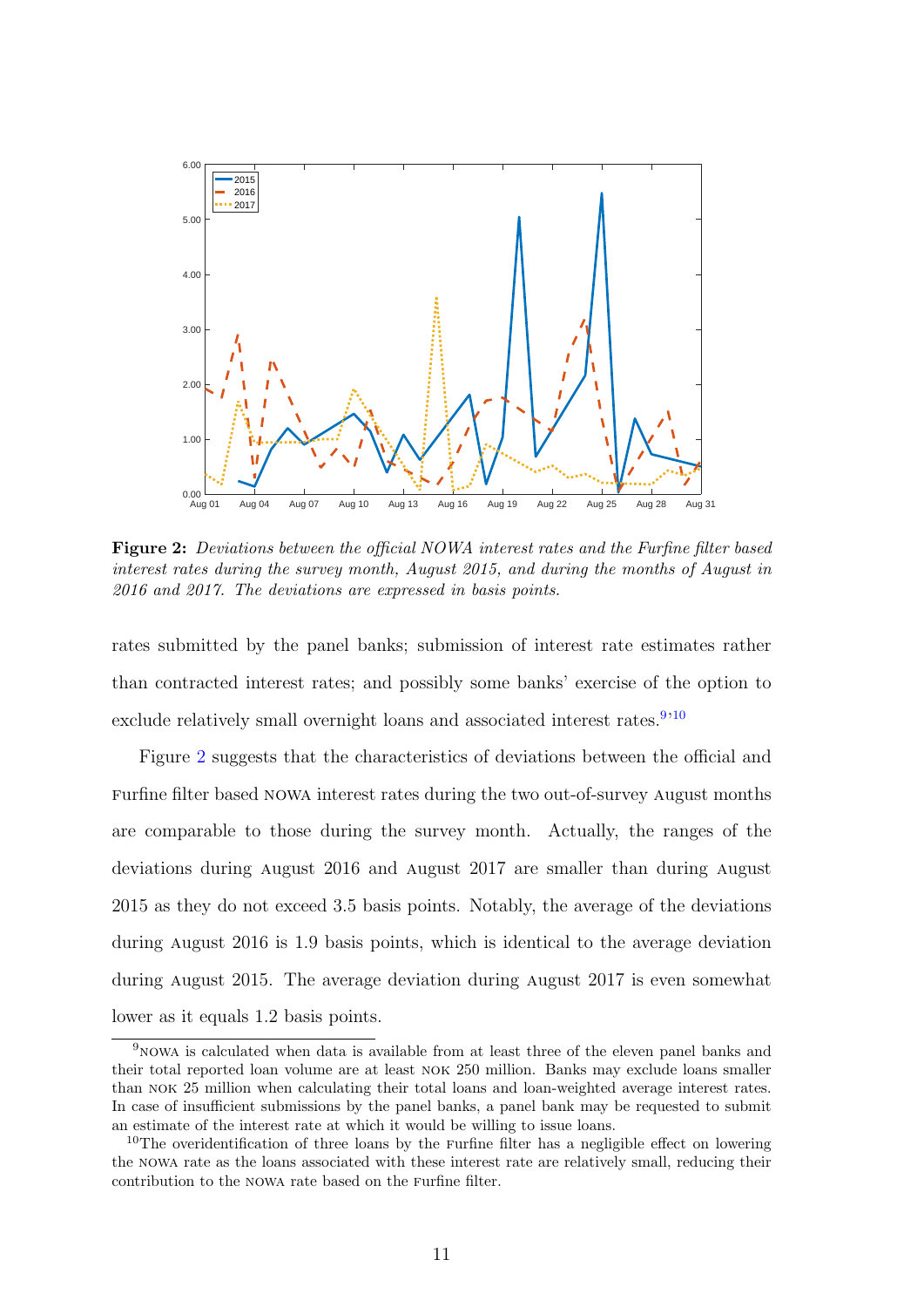In sum, the characteristics of deviations between the official and filter-based nowa interest rates during the two subsequent august months are close to those during the surveyed august month. This offers out-of-sample support to the reliability of the applied Furfine filter.

# <span id="page-13-0"></span>4 Sensitivity analysis of the filter's reliability

Our furfine filter embeds four key assumptions: (a) a loan must not be below nok one million; (b) have value rounded to nok 0.1 million; (c) have an associated 365 days annualised interest rate with up to three (non-zero) decimals where the third moves in steps of five (a half basis point); and (d) the associated interest rate must be within a bandwidth that is  $+/- 10$  basis points around the key policy rate. The first two assumptions related to outgoing values define lent amounts, while the two interest rate assumptions define their repayments the subsequent business day.

In the following, we examine the reliability of the furfine filter under alternative assumptions regarding characteristics of lent amount and their repayments. We start with focusing solely on outgoing payments satisfying assumptions (a) and (b) and consider how such a 'one-sided' version of the filter that ignore assumptions (c) and (d) regarding repayments would fare.

#### 4.1 Sensitivity to the absence of repayment restrictions

Figure [3](#page-14-0) illustrates the importance of restrictions on repayments the following business day for the identification of overnight loans. The figure shows how many transactions a 'one-sided filter' would have marked as overnight loans during the survey month if applied at the indicated time on each of the business days in the survey month. Such a filter could be applied if one wishes to identify overnight loans in real time rather than ex-post jointly with interest rates by additionally using information on return transactions.

Figure [4](#page-15-0) shows that the one-sided filter would have led to a severe overestimation of loans if applied at the opening of the rtgs system on each of the business days.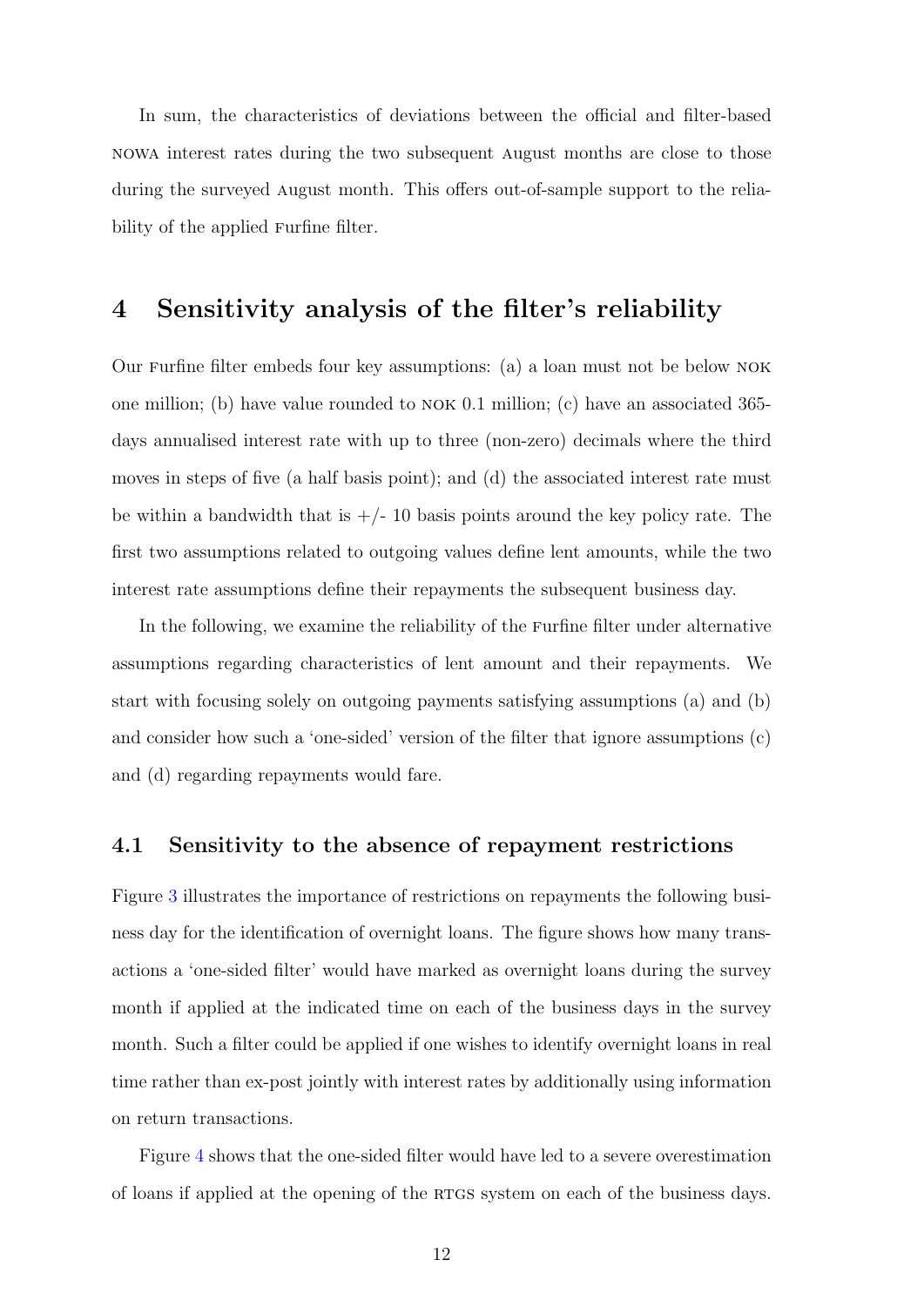<span id="page-14-0"></span>

Figure 3: Numbers of transactions considered as potential loans and their values in NOK billions if the 'one-sided filter' and the default ('two-sided') Furfine filter are applied at the indicated times and onwards through the working hours on each of the business days during the survey month. Here, 'Potential loans' are based on the one-sided filter while 'Identified loans' are based on the default Furfine filter.

We note that when started at 5.30 am, the number of transactions classified as overnight loans are 4163. The extent of overestimation declines as we postpone its start to the afternoon. This reflects that banks generally wait until the afternoon before engaging in overnight lending and borrowing activity; see e.g. [Armantier](#page-20-5) [et al.](#page-20-5) [\(2008\)](#page-20-5) and [Akram and Findreng](#page-20-4) [\(2017\)](#page-20-4). The main reason for the delay is that NBO users do not become fully aware of their liquidity positions before the final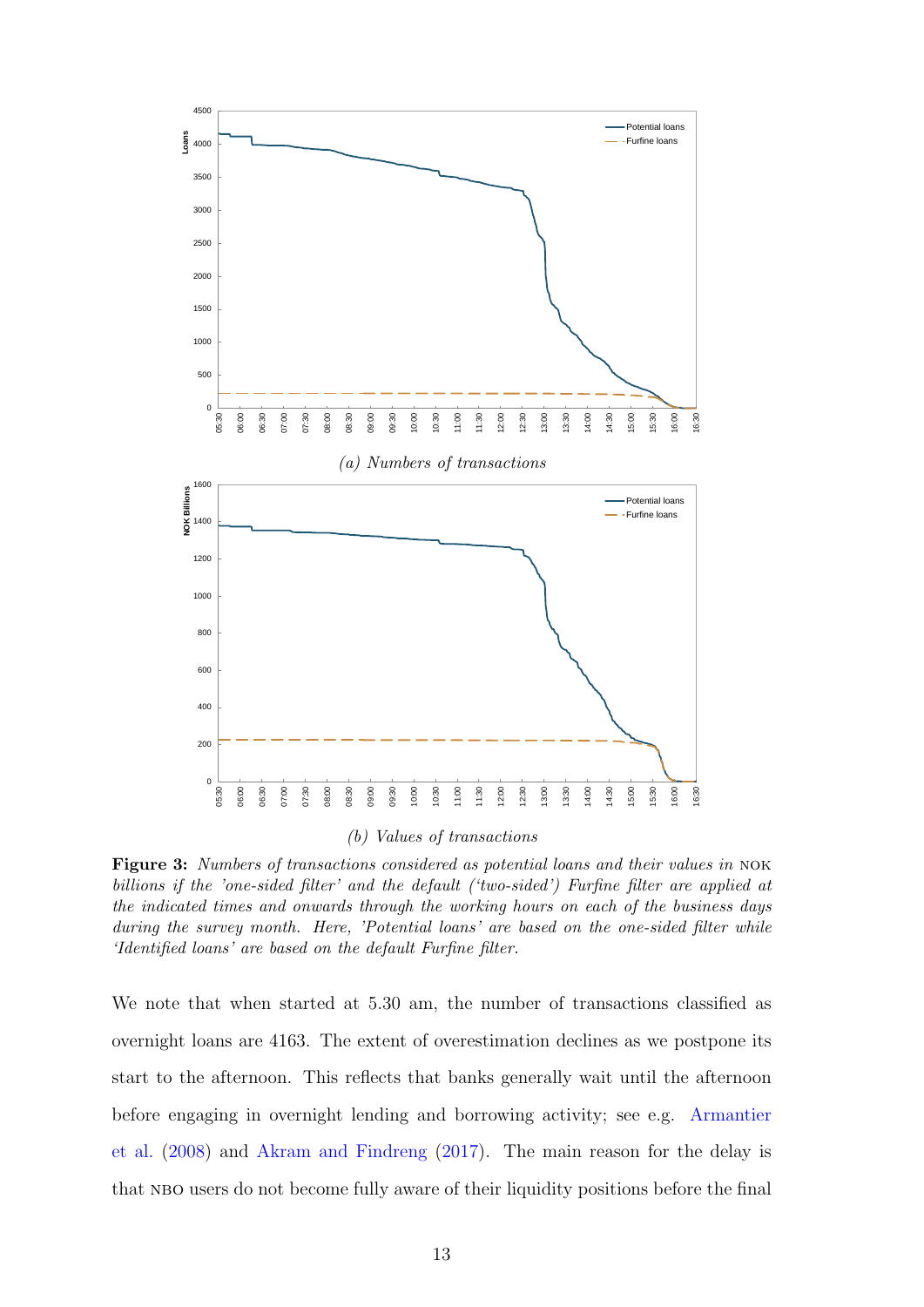<span id="page-15-0"></span>

Figure 4: The numbers of transactions considered as overnight loans. Here 'Potential loans' refer to the number of transactions considered as loans by the 'one-sided filter' while 'Furfine loans' refer to the number of transactions identified as overnight loans by the default ('two-sided') Furfine filter. The horisontal axis indicates the time of the day from when the filters are applied on each of the business days during the survey month.

settlement of their 'retail' net transactions at around 3.35 pm; see [Norges Bank](#page-21-10) [Oppgjørssystem](#page-21-10) [\(2016\)](#page-21-10).

The three earliest overnight loans made during the month were transferred between 11.03 am and 1.09 pm. Applying the filter from the timing of the first loan would have suggested about 3500 loans while a start from say 2.30 pm would have suggested more than 600 loans, an overestimation by about 170 percent relative to the actual number of interbank loans, 223; see Figure [4.](#page-15-0) However, waiting until say 3.40 pm would have led to an underestimation of the number of loans by about 30 percent, but an overestimation of the actual number of overnight loans made after 3.40 pm by about 15 percent as the furfine filter would have suggested 150 loans after this time while the actual number was 130.

The above analysis suggests the repayment restrictions (c) and (d) are crucial for the reliability of the furfine filter. In their absence, one risks severe overestimation as well as underestimation of overnight loans. Yet, the analysis suggests that a 'one-sided filter' that disregards repayment restrictions but utilises the typical intra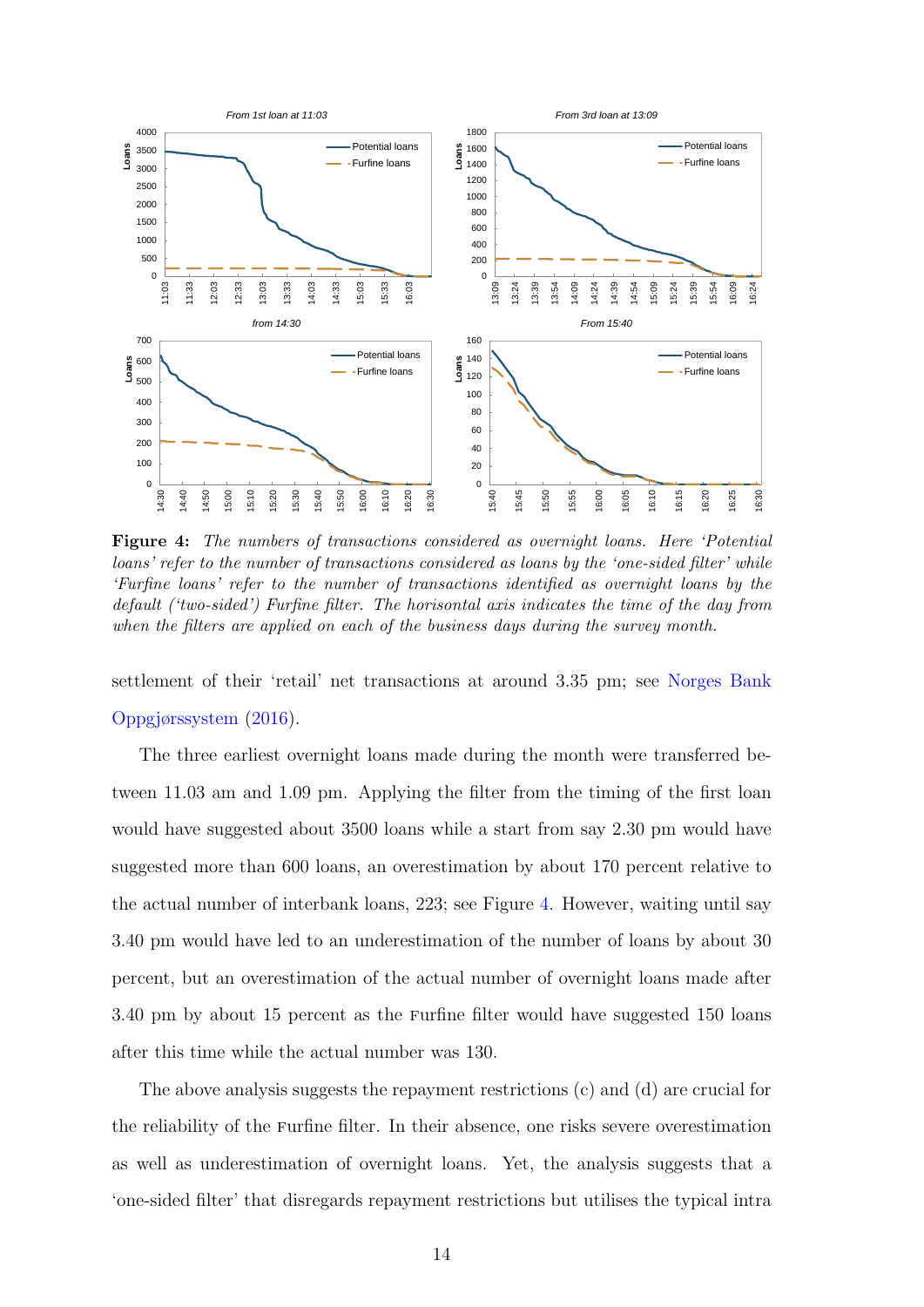<span id="page-16-0"></span>

Figure 5: The values of transactions considered as overnight loans. Here 'Potential loans' refer to values of transactions considered as loans by the 'one-sided filter' while 'Furfine loans' refer to values of transactions identified as overnight loans by the default ('twosided') Furfine filter. The horisontal axis indicates the time of the day from when the filters are applied on each of the business days during the survey month.

day pattern regarding overnight lending can offer an impression of overnight lending activity that need not be far-fetched, especially if one is primarily interested in the total value of overnight loans from the late afternoon onwards; see Figure [5.](#page-16-0) It is seen that despite the difference in the number of transactions classified as loans and actual loans after 3:40 pm, their total values do not differ much when expressed in nok billions.

#### 4.2 Sensitivity to changes in defining characteristics

Tables [2](#page-17-0) and [3](#page-18-0) report the sensitivity of the furfine filter to assumptions regarding outgoing and incoming amounts, respectively. The bold entries highlight over- and underidentification of loans under the default assumptions. As shown, the share of transactions not meeting our criteria for being an overnight interbank loan is  $1.3$  (=  $3/223$ ) percent, while the share of neglected loans is zero.<sup>[11](#page-2-0)</sup>

 $11$ Even though the three additional loans were overnight loans, we treat them as overidentified loans as they were not between banks.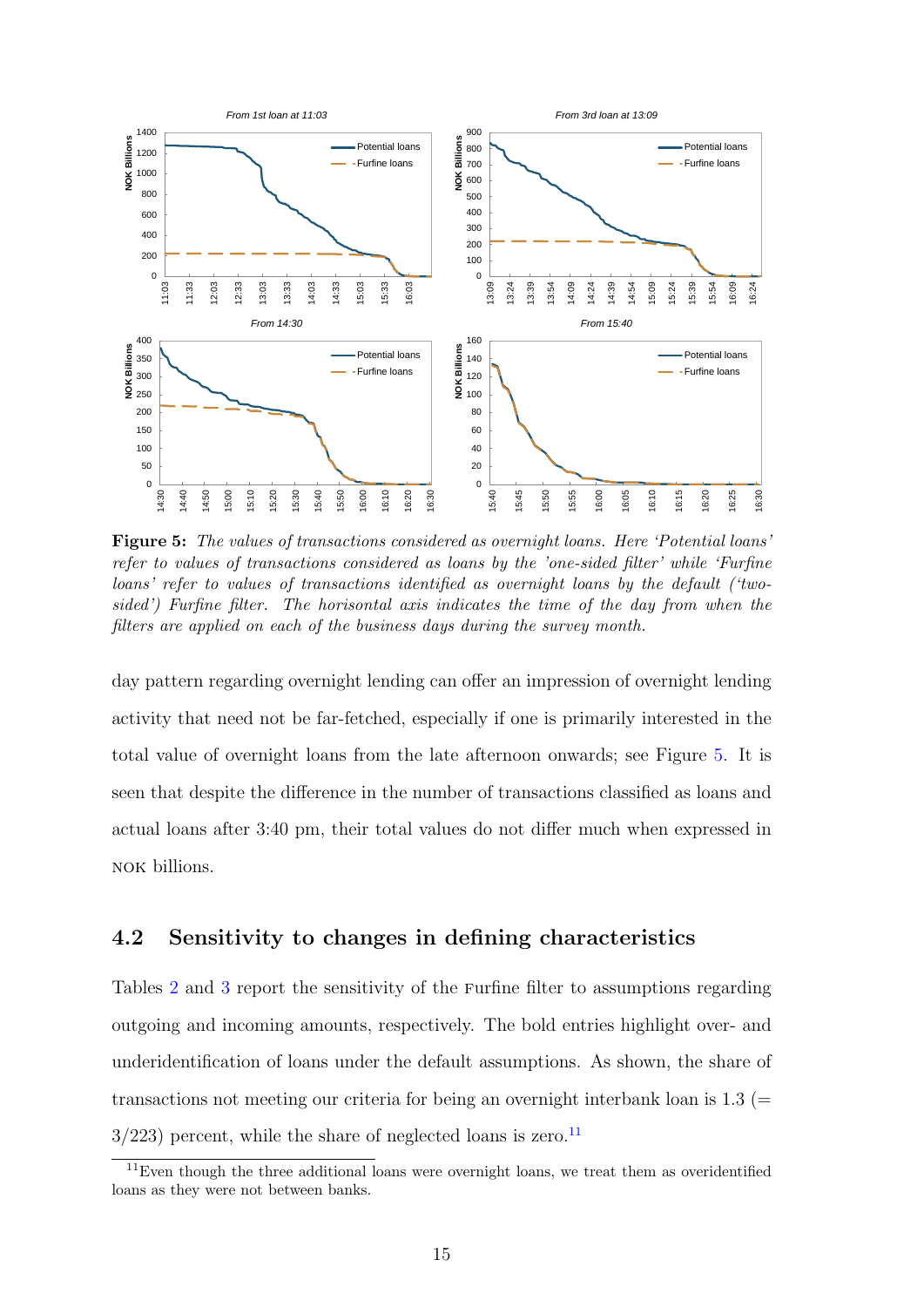|                   |                  | I: Overestimation of overnight loans - Type 1 errors $(\%)$ |         |
|-------------------|------------------|-------------------------------------------------------------|---------|
|                   |                  | Minimum loan value (mill)                                   |         |
|                   | $\left( \right)$ |                                                             | 10      |
| Value step (mill) |                  |                                                             |         |
| 0.01              | $1.3\%$          | $1.3\%$                                                     | $0.4\%$ |
| 0.1               | $1.3\%$          | $1.3\%$                                                     | $0.4\%$ |
| 1.0               | $1.3\%$          | $0.9\%$                                                     | $0.0\%$ |
| 10                | $1.3\%$          | $0.9\%$                                                     | $0.0\%$ |

<span id="page-17-0"></span>Table 2: Sensitivity to assumptions regarding outgoing loan values

|  |  | II: Underestimation of overnight loans - Type 2 errors $(\%)$ |  |  |  |  |  |  |  |
|--|--|---------------------------------------------------------------|--|--|--|--|--|--|--|
|--|--|---------------------------------------------------------------|--|--|--|--|--|--|--|

|                   |                  | Minimum loan value (mill) |          |
|-------------------|------------------|---------------------------|----------|
|                   | $\left( \right)$ |                           | 10       |
| Value step (mill) |                  |                           |          |
| 0.01              | $0.0\%$          | $0.0\%$                   | $0.9\%$  |
| 0.1               | $0.0\%$          | $0.0 \%$                  | $0.9\%$  |
| 1.0               | $0.4\%$          | $0.4\%$                   | $1.3\%$  |
| 10                | $21.1\%$         | $21.1\%$                  | $21.1\%$ |

Notes: The table shows outcomes of the furfine filter under alternative assumptions regarding outgoing amounts, i.e.  $(V<sub>t</sub> s$  in Eq. (1)). The values are expressed in percent of deviations from the actual number of interbank loans (223). Bold entries are the outcome of the furfine filter under the default assumptions.

In table [2,](#page-17-0) we vary the minimum outgoing amount in NOK million from zero to 10 while the rounding of outgoing amounts is varied from nok 10 000 to nok 10 million. Panel I of the table shows that the share of false (interbank) loans declines if the minimum outgoing amount is raised to nok 10 million or only amounts rounded to a million are allowed. The share of false loans decline to zero when both restrictions are imposed. Panel II of table [2,](#page-17-0) however, shows that this may lead to the overlooking of loans. By raising the minimum value to nok 10 million, the share of overlooked loans increases from zero to 0.9 percent, and to 1.3 percent if rounding to a million is also imposed. A further increase of rounding to NOK 10 million causes an underidentification of 21.1 percent of the loans. Obviously, there are relatively few loans in millions that are multiplies of 10.

Table [3](#page-18-0) reports the share of false loans and ignored loans when interest rates could be in bandwidths ranging from  $+/-5$  basis points (bp) to  $+/-50$  basis points relative to the key policy rate. Interest rates can simultaneously vary in ticks of 0.10 to 1 basis point. It is seen that an increase in the tick size is associated with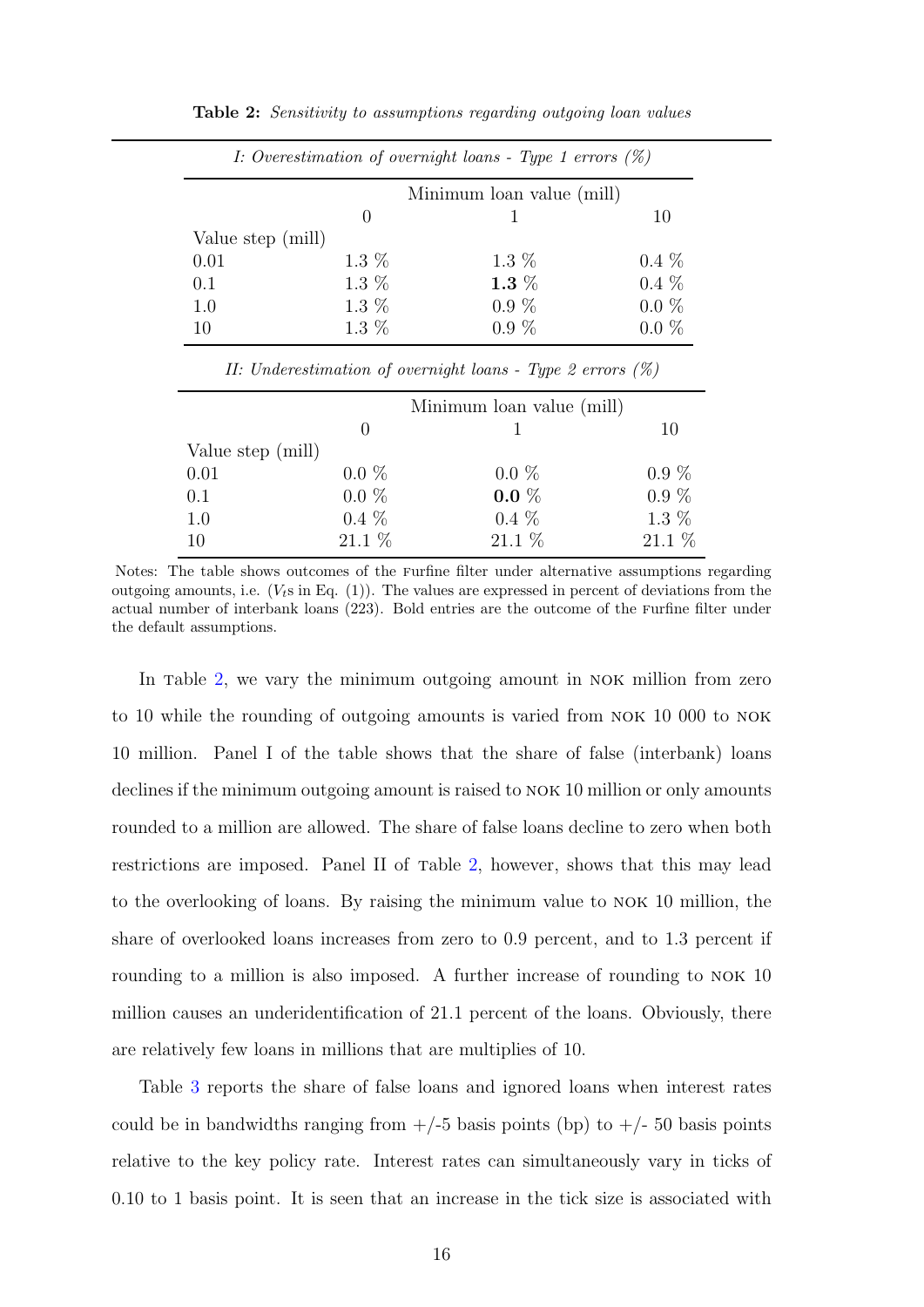<span id="page-18-0"></span>

|                  | I: Overestimation of overnight loans - Type 1 errors $(\%)$ |                                                                                 |                 |          |  |  |
|------------------|-------------------------------------------------------------|---------------------------------------------------------------------------------|-----------------|----------|--|--|
|                  | Bandwidth (bp)                                              |                                                                                 |                 |          |  |  |
|                  | $\pm$ 5                                                     | $\pm 10$                                                                        | $\pm 20$        | $\pm 50$ |  |  |
| Decimal rounding |                                                             |                                                                                 |                 |          |  |  |
| 0.10             | $0.0\%$                                                     | $1.3\%$                                                                         | 4.9 $%$         | 4.9 $%$  |  |  |
| 0.50             | $0.0\%$                                                     | $1.3\%$                                                                         | $1.3\%$ $1.3\%$ |          |  |  |
| 1.00             | $0.0\%$                                                     | $0.9\%$                                                                         | $0.9\%$         | $0.9\%$  |  |  |
|                  |                                                             |                                                                                 |                 |          |  |  |
|                  |                                                             | II: Underestimation of overnight loans - Type 2 errors $(\%)$<br>Bandwidth (bp) |                 |          |  |  |
|                  | $\pm 5$                                                     | $\pm 10$                                                                        | $\pm 20$        | $\pm 50$ |  |  |
| Decimal rounding |                                                             |                                                                                 |                 |          |  |  |
| 0.10             | $5.8\%$                                                     | $0.0\%$                                                                         | $0.0 \%$        | $0.0\%$  |  |  |
| 0.50             | $5.8\%$                                                     | $0.0 \%$                                                                        | $0.0\%$         | $0.0\%$  |  |  |

Table 3: Sensitivity to assumptions regarding interest rates

Notes: The table shows outcomes of the furfine filter under alternative assumptions regarding the plausibility of interest rates, i.e.  $(i\ddot{s}$  in Eq. (1)). The values are expressed in percent of deviations from the actual number of interbank loans (223). Bold entries are the outcome of the furfine filter under the default assumptions.

fewer false loans; their share decline to 0.9 percent when the tick size is increased to 1 basis point, irrespective of the bandwidth choice. This may occur at a higher risk of overlooking overnight loans, however. While the share of overlooked loans is unaffected by an increase in the tick size from 0.1 basis point to 0.5 basis point, an increase to 1 basis point is associated with an increase in the share of overlooked loans by 0.4-0.5 percent.

When the third decimal on interest rate is either 5 or zero, implying the third decimal to move in steps of 0.5 or 1 basis point, respectively, the bandwidth assumption seems to be not important when the bandwidth is at least  $+/- 10$  basis points around the key policy rate. The share of overlooked loans increases to about 6 percent when the bandwidth is reduced to  $+/- 5$  basis points, while an increase of the bandwidth to  $+/- 50$  does not change the extent of over- or underestimation of loans relative to the case with a bandwidth of  $+/- 10$  basis points.

In sum, the sensitivity analysis carried out by varying the assumptions defining the implemented furfine filter reveals that the share of false loans could have been reduced by restricting the minimum loan size to NOK 1 million and assuming loans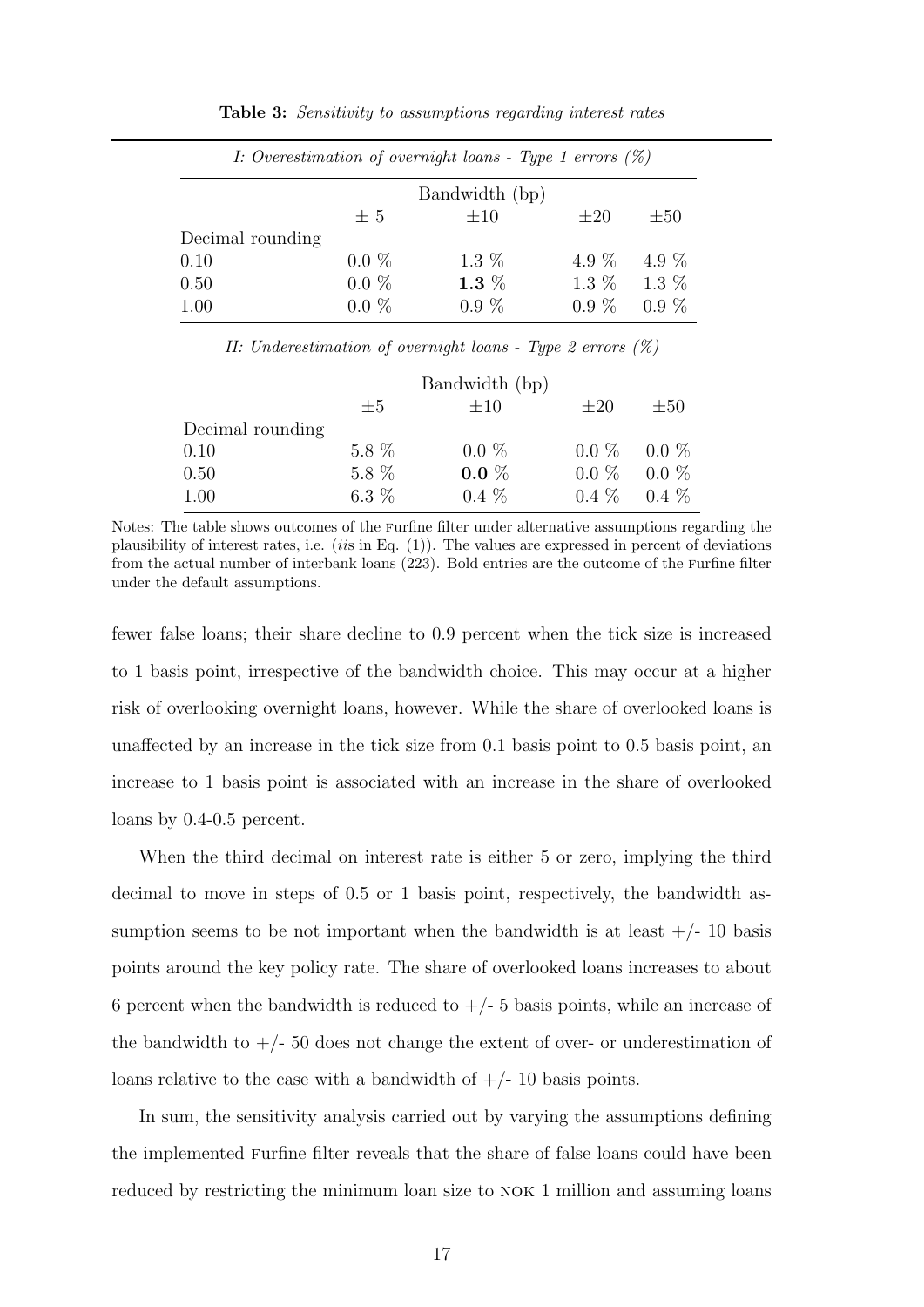to vary with tick size of one million and interest rates to vary by tick sizes of 1 basis point, i.e. by assuming up to just two non-zero decimals. Under the latter assumption, the bandwidth assumption may even become superfluous.

This suggests the use of sufficiently wide bandwiths to reduce the risk of overlooking loans with particularly high or low interest rates during periods of tight or abundant liquidity conditions, respectively. For example, at the end of quarters or during periods of high uncertainty, interest rates may be abnormally high in general or on loans to specific counterparties; cf. [Afonso et al.](#page-20-6) [\(2011\)](#page-20-6). Due to concern for a potential stigma associated with utilising a central bank's overdraft facilities, overnight interest rates can even exceed the overnight overdraft rate, which in norway is 100 basis points above the key policy rate; cf. [Armantier et al.](#page-21-11) [\(2015\)](#page-21-11). A relatively narrow bandwidth can also contribute to the underestimation of loans as banks with surplus liquidity facing the prospect of depositing it at the so called 'reserve rate', i.e. an interest rate 100 basis points below the key policy rate, could be content with receiving an interest rate that is just above the reserve rate; cf. [Norges Bank](#page-21-9) [\(2014\)](#page-21-9).

### <span id="page-19-0"></span>5 Conclusions

The furfine filter employed to identify norwegian unsecured overnight interbank loans and interest rates can be considered highly reliable regarding overnight loans that are settled by the counterparties themselves at norges bank. It was able to correctly identify each of such 223 loans and the associated interest rate from a month's RTGS data.

Moreover, furfine filter based nowa interest rates are close to the official series during the survey month as well as during the same month in the two subsequent years. The characteristics of the deviations between the two series during the outof-survey months are comparable to those during the survey month.

A sensitivity analysis of the underlying assumptions reveals that the shares of false interbank loans or the shares of overlooked may remain relatively small for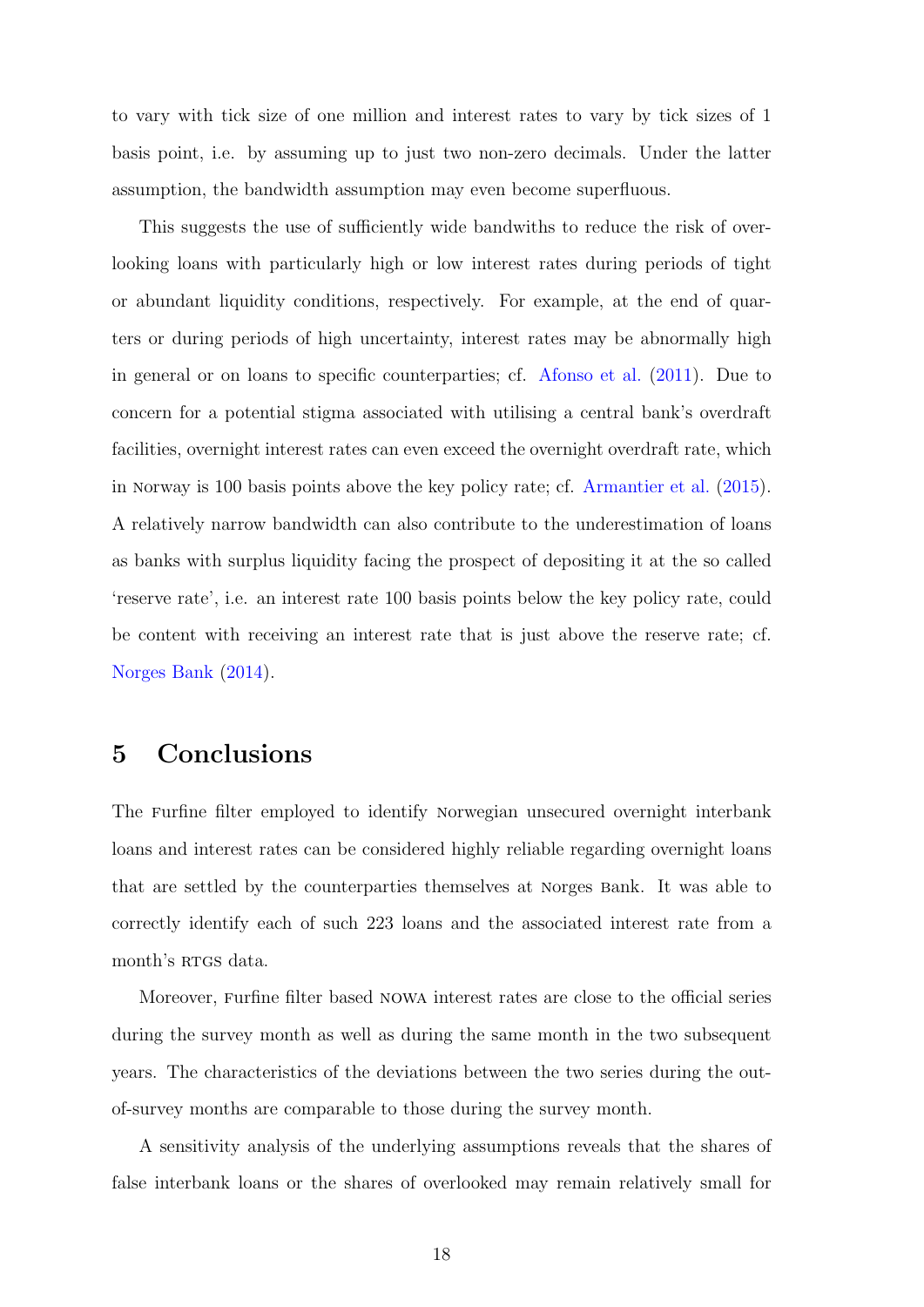reasonable changes in the assumptions, especially in the light of information about market conventions regarding quoting of both loans and interest rates. A 'one-sided' version of the filter solely based on loan-size characteristics can therefore prove quite unreliable for real-time money market monitoring. It's reliability can however be improved if applied from late afternoon onwards when overnight loans are mostly traded.

# References

- <span id="page-20-6"></span>Afonso, G., A. Kovner, and A. Schoar (2011). Stressed, not frozen: The federal funds market in the financial crisis. Journal of Finance 66, 4, 1109–1139.
- <span id="page-20-0"></span>Akram, Q. F. and C. Christophersen (2013). Norwegian overnight interbank interest rates. Computational Economics 41, 11–29.
- <span id="page-20-3"></span>Akram, Q. F. and C. Christophersen (2014). Inferring unsecured interbank loans and interests rates from interbank payments - An evaluation. Journal of Financial Markets Infrastructure 3, 61–87.
- <span id="page-20-4"></span>Akram, Q. F. and J. H. Findreng (2017). Norwegian interbank market's response to changes in liquidity policy. Working Paper 7, Norges Bank.
- <span id="page-20-2"></span>Arciero, L., R. Heijmans, R. Heuver, M. Massarenti, C. Picillo, and F. Varcirca (2016). How to measure the unsecured money market? The Eurosystem's implementation and validation using TARGET2 data. International Journal of Central Banking 12, 1, 247–279.
- <span id="page-20-5"></span>Armantier, C., J. Arnold, and A. Copeland (2008). Changes in the timing distribution of Fedwire funds transfers. FRBNY Economic Policy Review 14, 21, 83–112.
- <span id="page-20-1"></span>Armantier, C. and A. Copeland (2015). Challenges in identifying interbank loans. FRBNY Economic Policy Review 21, 1, 1–17.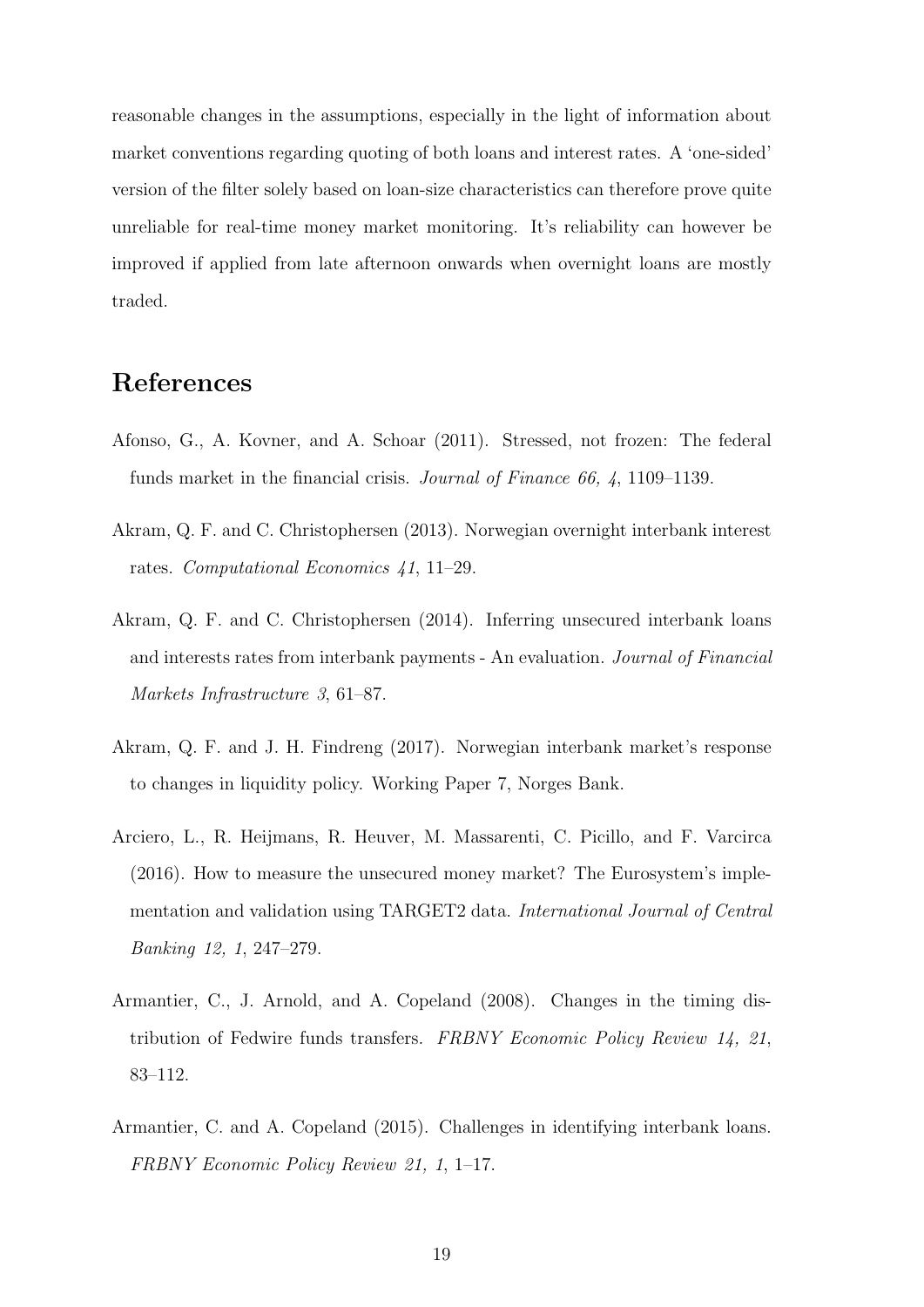- <span id="page-21-11"></span>Armantier, C., E. Ghysels, A. Sarkar, and J. Shrader (2015). Discount window stigma during the 2007-2008 financial crisis. Journal of Financial Economics 41, 2, 317–335.
- <span id="page-21-2"></span>Bech, M. L. and E. Atalay (2010). The topology of the federal funds market. Physica A: Statistical Mechanics and its Applications 389, 22, 5223–5246.
- <span id="page-21-8"></span>Demiralp, S., B. Preslopsky, and W. Whitesell (2006). Overnight interbank loan markets. Journal of Economics and Business 58, 67–83.
- <span id="page-21-4"></span>Frutos, J. C., C. Garcia-de-Andoain, F. Heider, and P. Papsdorf (2016). Stressed interbank markets: evidence from the European financial and sovereign debt crisis. Working Paper 1925, ECB.
- <span id="page-21-0"></span>Furfine, C. H. (1999). The microstructure of the federal funds markets. Financial markets, Institutions, and Instruments 8, 24–44.
- <span id="page-21-1"></span>Furfine, C. H. (2001). Banks as monitors of other banks: Evidence from the overnight federal funds market. Journal of Business 74, 33–57.
- <span id="page-21-3"></span>Kovner, A. and D. Skeie (2013). Evaluating the quality of fed funds lending estimates produced from Fedwire payments data. Staff Report 629, Federal Reserve Bank of New York.
- <span id="page-21-7"></span>Leon, C., C. Jorge, and C. Carlos (2016). Identifying interbank loans, rates, and claims networks from transactional data. Lecturas de Economia 85, 91–125.
- <span id="page-21-9"></span>Norges Bank (2014). Banks' Assesment of Norges Bank's Liquidity Management System. Norges Bank Papers 4.
- <span id="page-21-5"></span>Norges Bank (2015a). Norges Bank's Money Market Survey. Norges Bank.
- <span id="page-21-6"></span>Norges Bank (2015b). Norges Bank's Money Market Survey. Norges Bank.
- <span id="page-21-10"></span>Norges Bank Oppgjørssystem (2016). Rammevilkår, funksjoner og oppgaver med Norges Banks oppgjørssystem, bankenes sikkerhetsstillelse for lån, kontohold for staten. Norges Bank.